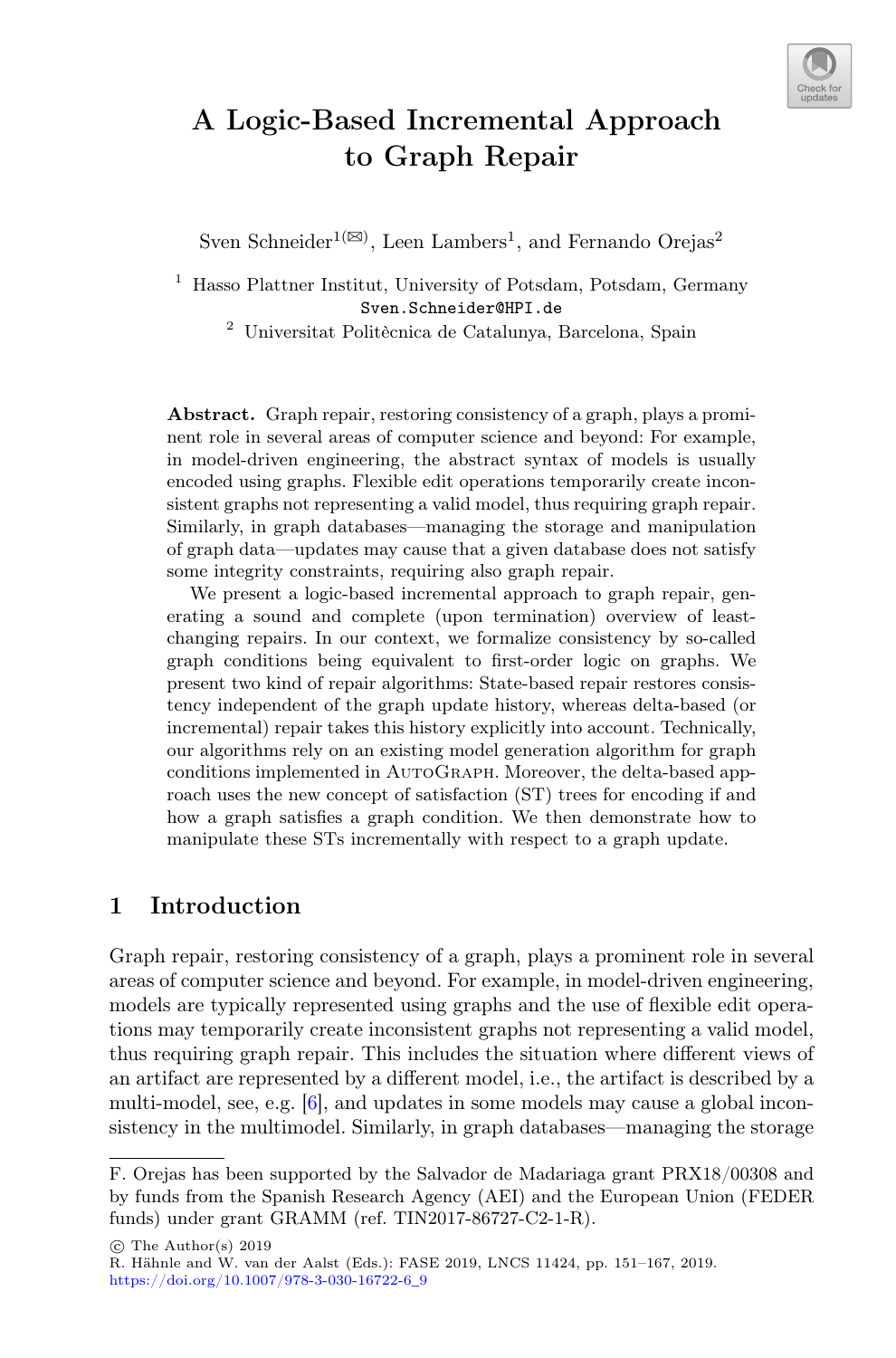and manipulation of graph data—updates may cause that a given database does not satisfy some integrity constraints [\[1\]](#page-15-1), requiring also graph repair.

Numerous approaches on model inconsistency and repair (see [\[12](#page-16-0)] for an excellent recent survey) operate in varying frameworks with diverse assumptions. In our framework, we consider a typed directed graph (cf. [\[7](#page-15-2)]) to be inconsistent if it does not satisfy a given finite set of constraints, which are expressed by graph conditions [\[8\]](#page-15-3), a formalism with the expressive power of first-order logic on graphs. A graph repair is, then, a description of an update that, if applied to the given graph, makes it consistent. Our algorithms do not just provide one repair, but a set of them from which the user must select the right repair to be applied. Moreover, we derive only least changing repairs, which do not include other smaller viable repairs. Our approach uses techniques (and the tool AUTOGRAPH) [\[17\]](#page-16-1) designed for model generation of graph conditions.

We consider two scenarios: In the first one, the aim is to repair a given graph (state-based repair). In the second one, a consistent graph is given together with an update that may make it inconsistent. In this case, the aim is to repair the graph in an incremental way (delta-based repair).

The main contributions of the paper are the following ones:

- A precise definition of what an update is, together with the definition of some properties, like e.g. least changing, that a repair update may satisfy.
- Two kind of graph repair algorithms: state-based and incremental (for the delta-based case). Moreover, we demonstrate for all algorithms *soundness* (the repair result provided by the algorithms is consistent) and *completeness* (upon termination, our algorithms will find all possible desired repairs)<sup>[1](#page-1-0)</sup>.

Summarizing, most repair techniques do not provide guarantees for the functional semantics of the repair and suffer from lack of information for the deployment of the techniques (see conclusion of the survey [\[12\]](#page-16-0)). With our logic-based graph repair approach we aim at alleviating this weakness by presenting formally its functional semantics and describing the details of the underlying algorithms.

The paper is organized as follows: After introducing preliminaries in Sect. [2,](#page-1-1) we proceed in Sect. [3](#page-3-0) with defining graph updates and repairs. In Sect. [4,](#page-4-0) we present the state-based scenario. We continue with introducing satisfaction trees in Sect. [5](#page-5-0) that are needed for the delta-based scenario in Sect. [6.](#page-9-0) We close with a comparison with related work in Sect. [7](#page-14-0) and conclusion with outlook in Sect. [8.](#page-14-1) For proofs of theorems and example details we refer to our technical report [\[18\]](#page-16-2).

### <span id="page-1-1"></span>2 Preliminaries on Graph Conditions

We recall graph conditions (GCs), defined here over typed directed graphs, used for representing properties on such graphs. In our running example<sup>[2](#page-1-2)</sup>, we employ

<span id="page-1-0"></span><sup>&</sup>lt;sup>1</sup> Note that completeness implies totality (if the given set of constraints is satisfiable by a finite graph, then the algorithms will find a repair for any inconsistent graph).

<span id="page-1-2"></span> $2$  We refer to Sect. [1](#page-0-0) with pointers to related work including diverse use cases in Software Engineering for graph repair with more complex and motivating examples.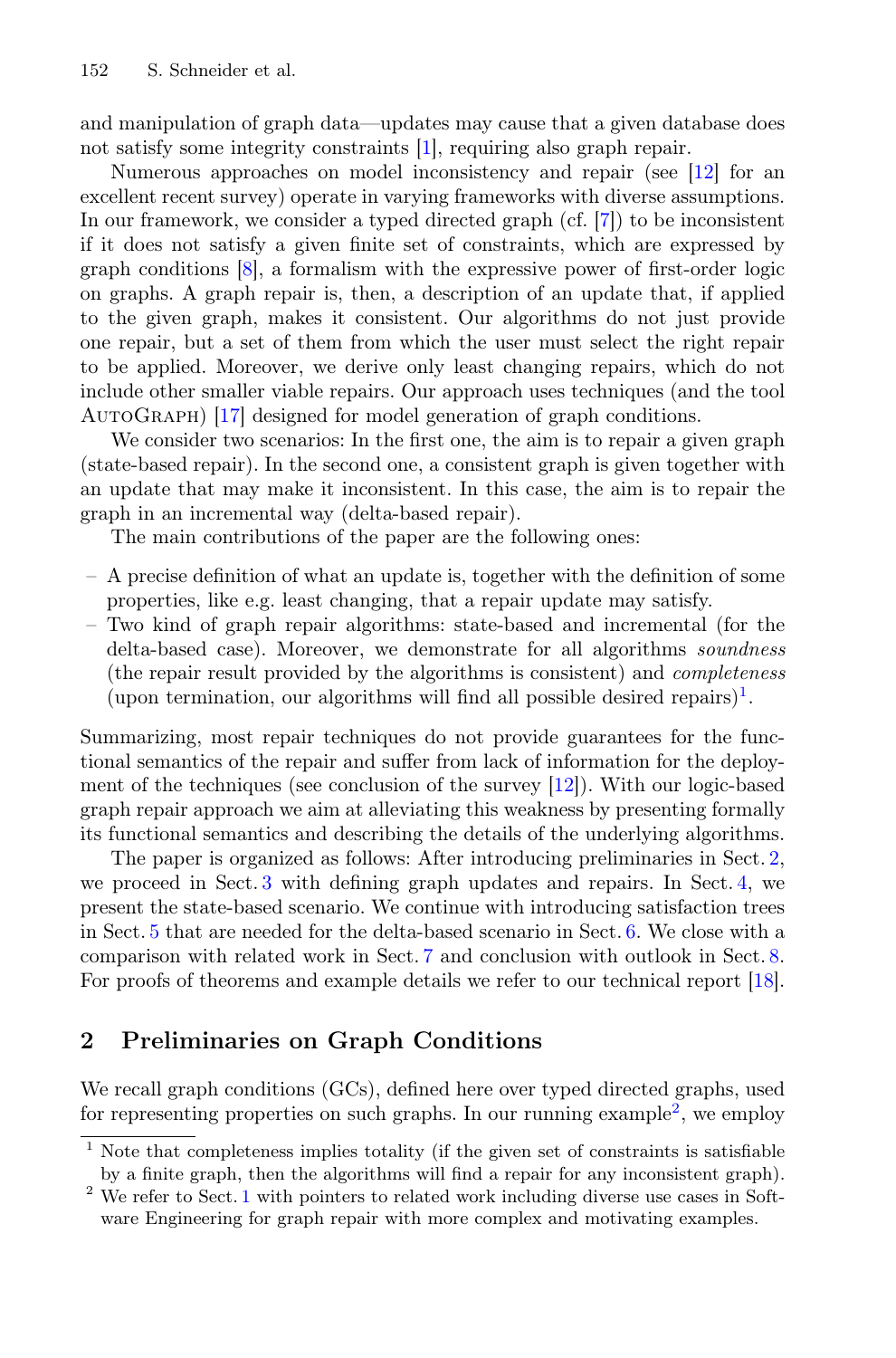$$
:E_1 \subset \boxed{\cdot A} \xrightarrow{\cdot E_2} \cdot \boxed{\cdot B} \qquad \neg \exists (a, \neg (\exists (a \xrightarrow{e} b, true) \land \neg \exists (a \bigcirc e, true)))
$$

<span id="page-2-0"></span>Fig. 1. The type graph *TG* (left) and the GC  $\psi$  (right) for our running example

the type graph  $TG$  from Fig. [1](#page-2-0) and we use nodes with names  $a_i$  and  $b_i$  to indicate that they are of type  $:A$  and  $:B$ , respectively.

GCs state facts about the existence of graph patterns in a given graph, called a host graph. For example, in the syntax used in our running example, the GC  $\exists (a, true)$  means that the host graph must include a node of type :A. Also,  $\exists (a \rightarrow b, true)$  means that the host graph must include a node of type :A, another node of type  $:B$ , and an edge from the  $:A$ -node to the  $:B$ -node.

In general, in the syntax that we use in our running example, an atomic GC is of the form  $\exists (H, \phi)$  (or  $\neg \exists (H, \phi)$ ) where H is a graph that must be (or must not be) included in the host graph and where  $\phi$  is a condition expressing more restrictions on how this graph is found (or not found) in the host graph. For instance,  $\exists (a, \neg \exists (a \stackrel{e}{\longrightarrow} b, true))$  states that the host graph must include an :A-node such that it has no outgoing edge  $e$  to a :B-node. Moreover, we use the standard boolean operators to combine atomic GCs to form more complex ones. For instance,  $\exists (a, \neg (\exists (a \stackrel{e}{\longrightarrow} b, true) \land \neg \exists (a \supset e, true)))$  states that the host graph must include an :A-node, such that it does not hold that there is an outgoing edge  $e$  to a :B-node and node  $a$  has no loop. In addition, as an abbreviation for readability, we may use the universal quantifier with the meaning  $\forall (H, \phi) = \neg \exists (H, \neg \phi)$ . In this sense, the condition  $\phi$  from Fig. [1,](#page-2-0) used in our running example, states that every node of type :A must have an outgoing edge to a node of type  $:B$  and that such an  $:A$ -node must have no loop.

Formally, the syntax of GCs [\[8\]](#page-15-3), expressively equivalent to first-order logic on graphs [\[5\]](#page-15-4), is given subsequently. This logic encodes properties of graph extensions, which must be explicitly mentioned as graph inclusions. For instance, the GC  $\exists (a, \neg \exists (a \stackrel{e}{\longrightarrow} b, true))$  in simplified notation is formally given in the syntax of GCs as  $\exists (i_H, \neg \exists (a \rightarrow (a - e \rightarrow b), true))$ , where  $i_H$  denotes the inclusion  $\emptyset \hookrightarrow H$  with H the graph consisting of node a. This is because it expresses a property of the extension i<sub>H</sub>. Moreover, therein the GC  $\neg \exists (a \hookrightarrow (a \xrightarrow{e} b), true)$ is actually a property of the extension  $a \hookrightarrow (a \xrightarrow{e} b)$ .

<span id="page-2-1"></span>Definition 1 (Graph Conditions (GCs) [\[8\]](#page-15-3)). *The class of* graph condi- $\Phi_H^{\rm GC}$  *for the graph*  $H$  *is defined inductively:* 

$$
\begin{aligned}\n&-\wedge S \in \Phi_H^{\rm GC} \text{ if } S \subseteq_{\text{fin}} \Phi_H^{\rm GC} \\
&-\neg \phi \in \Phi_H^{\rm GC} \text{ if } \phi \in \Phi_H^{\rm GC} \\
&-\exists (a: H \hookrightarrow H', \phi) \in \Phi_H^{\rm GC} \text{ if } \phi \in \Phi_{H'}^{\rm GC}.\n\end{aligned}
$$

*In addition true, false,*  $\vee S$ *,*  $\phi_1 \Rightarrow \phi_2$ *, and*  $\forall (a, \phi)$  *can be used as abbreviations, with their obvious replacement.*

*A* mono  $m: H \hookrightarrow G$  satisfies  $a \ GC \ \psi \in \Phi_H^{\rm GC}$ , written  $m \models_{\rm GC} \psi$ , if one of *the following cases applies.*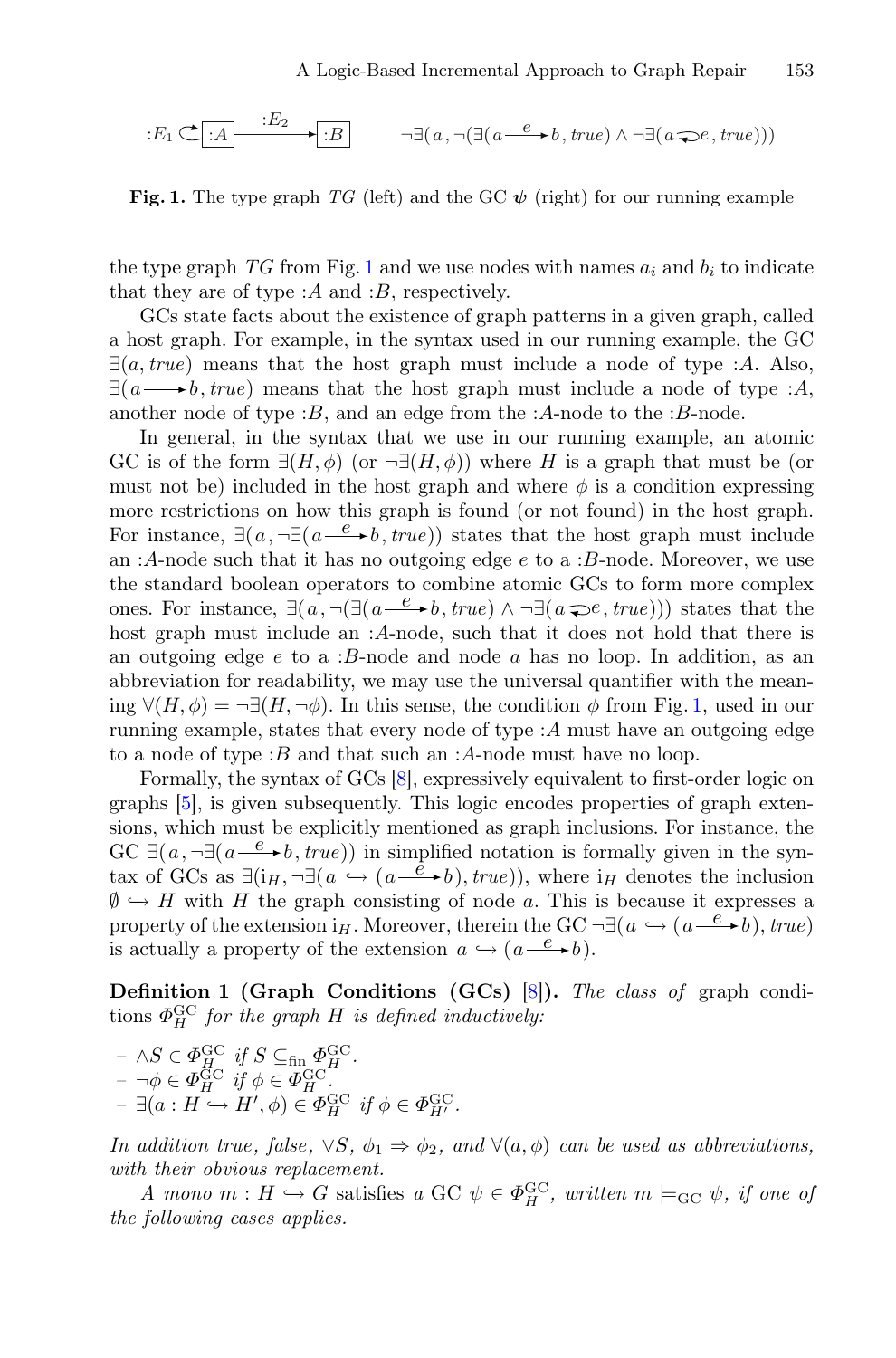$– ψ = ∧S$  *and*  $m \models$ <sub>GC</sub>  $ϕ$  *for each*  $ϕ ∈ S$ *.*  $-\psi = \neg \phi$  *and not*  $m \models_{\mathsf{GC}} \phi$ .  $-\psi = \exists (a : H \hookrightarrow H', \phi) \text{ and } \exists q : H' \hookrightarrow G. \ q \circ a = m \wedge q \models_{\mathsf{GC}} \phi.$ 

*A* graph *G* satisfies a GC  $\psi \in \Phi_{\emptyset}^{\text{GC}}$ , written  $G \models_{\text{GC}} \psi$  or  $G \in [\![\psi]\!]$ , if  $i_G \models_{\text{GC}} \psi$ .

### <span id="page-3-0"></span>3 Graph Updates and Repairs

In this section, we define graph updates to formalize arbitrary modifications of graphs, graph repairs as the desired graph updates resulting in repaired graphs, as well as further desireable properties of graph updates.

In particular, it is well known that a modification or update of  $G_1$  resulting in a graph  $G_2$  can be represented by two inclusions or, in general two monos, which we denote by  $(l : I \hookrightarrow G_1, r : I \hookrightarrow G_2)$ , where I represents the part of  $G_1$ that is preserved by this update. Intuitively,  $l : I \hookrightarrow G_1$  describes the deletion of elements from  $G_1$  (i.e., all elements in  $G_1 \setminus l(I)$  are deleted) and  $r : I \hookrightarrow G_2$ describes the addition of elements to I to obtain  $G_2$  (i.e., all elements in  $G_2 \setminus r(I)$ are added).

**Definition 2 (Graph Update).** *A* (graph) update u is a pair  $(l: I \hookrightarrow G_1, r$ :  $I \hookrightarrow G_2$  of monos. The class of all updates is denoted by  $\mathcal{U}$ .

Graph updates such as  $(i_G : \emptyset \hookrightarrow G, i_G : \emptyset \hookrightarrow G)$  where G is not the empty graph delete all the elements in  $G$  that are added by  $r$  afterwards. To rule out such updates, we define an update  $(l : I \hookrightarrow G_1, r : I \hookrightarrow G_2)$  to be *canonical* when the graph I is as large as possible, i.e. intuitively  $I = G_1 \cap G_2$ . Formally:

Definition 3 (Canonical Graph Update). *If*  $(l : I \hookrightarrow G_1, r : I \hookrightarrow G_2) \in \mathcal{U}$ *and every*  $(l' : I' \hookrightarrow G_1, r' : I' \hookrightarrow G_2) \in \mathcal{U}$  *and mono*  $i : I \hookrightarrow I'$  *with*  $l' \circ i = l$ *and*  $r' \circ i = r$  *satisfies that i is an isomorphism then*  $(l, r)$  *is canonical, written*  $(l, r) \in \mathcal{U}_{\text{can}}$ .

<span id="page-3-1"></span>

An update  $u_1$  is a sub-update (see [\[14\]](#page-16-3)) of u whenever the modifications defined by  $u_1$  are fully contained in the modifications defined by u. Intuitively, this is the case when  $u_1$  can be composed with another update  $u_2$  such that (a) the resulting update has the same effect as u and (b)  $u_2$  does not delete any element that was added before by  $u_1$ . This is stated, informally speaking, by requiring that I is the intersection (pullback) of  $I_1$  and  $I_2$  and that  $G_2$  is its union (pushout).

Definition 4 (Sub-update [\[14](#page-16-3)]). *If*  $u = (l : I \hookrightarrow G_1, r : I \hookrightarrow G_2) \in \mathcal{U}$ ,  $u_1 = (l_1 : I_1 \hookrightarrow G_1, r_1 : I_1 \hookrightarrow G_3) \in \mathcal{U}, u_2 = (l_2 : I_2 \hookrightarrow G_3, r_2 : I_2 \hookrightarrow G_2) \in \mathcal{U},$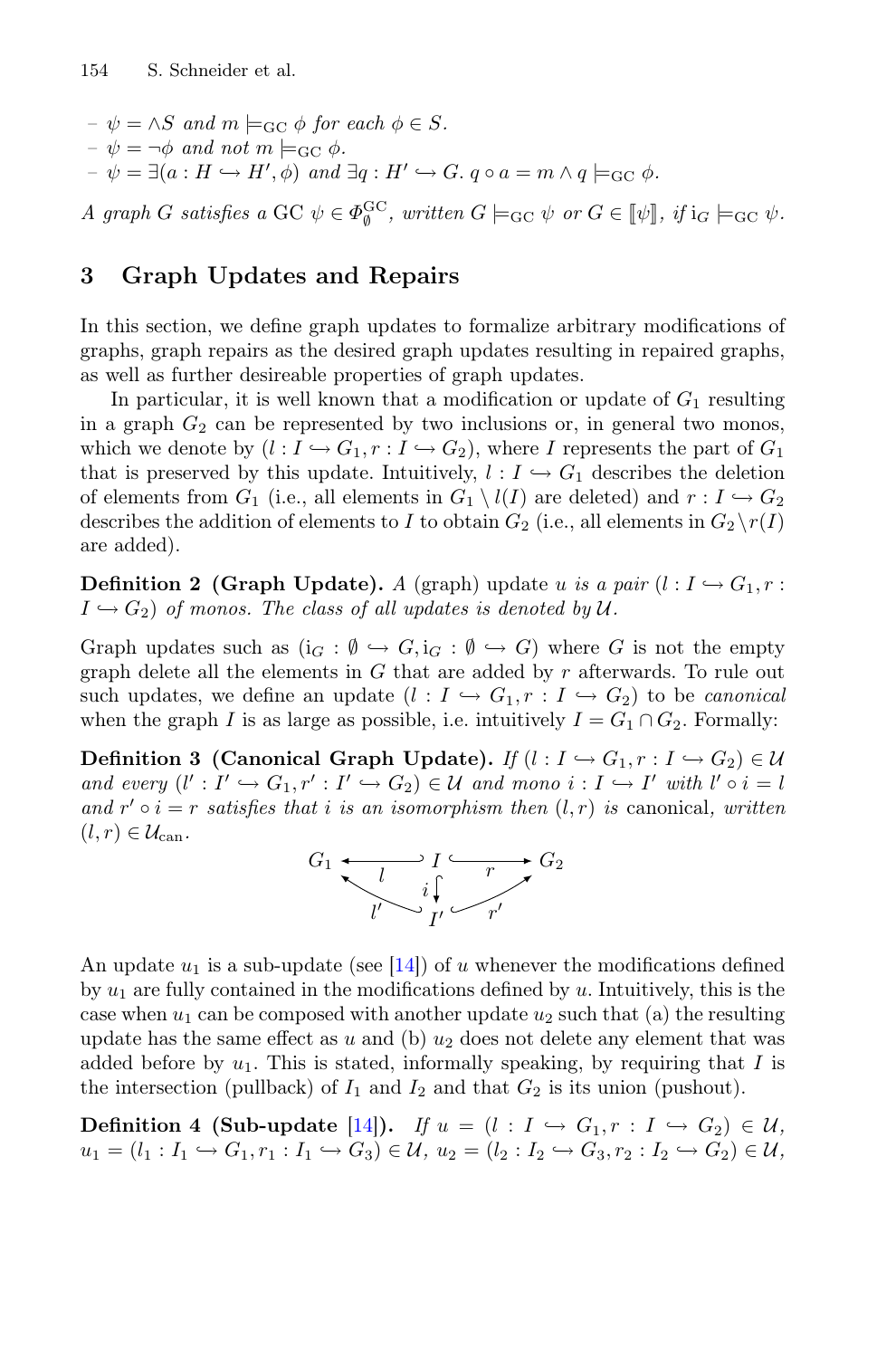$(r'_1: I \hookrightarrow I_1, l'_2: I \hookrightarrow I_2)$  *is the pullback of*  $(r_1, l_2)$ *, and*  $(r_1, l_2)$  *is the pushout of*  $(r'_1, l'_2)$  *then*  $u_1$  *is a* sub-update *of*  $u$ *, written*  $u_1 \leq u_2$  *u or simply*  $u_1 \leq u$ *.* 



*Moreover, we write*  $u_1 <sup>u_2</sup> u$  *or*  $u_1 < u$  when  $u_1 \leq u_2$  *u and not*  $u \leq u_1$ *.* 

We now define graph repairs as graph updates where the result graph satisfies the given consistency constraint  $\psi$ .

**Definition 5 (Graph Repair).** *If*  $u = (l : I \hookrightarrow G_1, r : I \hookrightarrow G_2) \in \mathcal{U}, \psi \in$  $\Phi_{0}^{\text{GC}}$ , and  $G_2 \models_{\text{GC}} \psi$  then u is a graph repair *or simply* repair *of*  $G_1$  *with respect to*  $\psi$ *, written*  $u \in \mathcal{U}(G_1, \psi)$ *.* 

To define a finite set of desirable repairs, we introduce the notion of least changing repairs that are repairs for which no sub-updates exist that are also repairs.

**Definition 6 (Least Changing Graph Repair).** *If*  $\psi \in \Phi_0^{\text{GC}}$ ,  $u = (l : I \hookrightarrow$  $G_1, r: I \hookrightarrow G_2$ )  $\in \mathcal{U}(G_1, \psi)$ , and there is no  $u' \in \mathcal{U}(G_1, \psi)$  such that  $u' < u$  then *u is a* least changing graph repair *of*  $G_1$  *with respect to*  $\psi$ *, written*  $u \in \mathcal{U}_\text{lc}(G_1, \psi)$ *.* 

Note that every least changing repair is canonical according to this definition. Moreover, the notion of least changing repairs is unrelated to other notions of repairs such as the set of all repairs that require a smallest amount of atomic modifications of the graph at hand to result in a graph satisfying the consistency constraint. For instance, a repair  $u_1$  adding two nodes of type : A may be a least changing repair even if there is a repair  $u_2$  adding only one node of type :B.

A graph repair algorithm is *stable* [\[12\]](#page-16-0), if the repair procedure returns the identity update  $(id_G : G \hookrightarrow G, id_G : G \hookrightarrow G)$  when graph G is already consistent. Obviously, a graph repair algorithm that only returns least changing repairs is stable, since the identity update is a sub-update of any other repair.

#### <span id="page-4-0"></span>4 State-Based Repair

In this section, we introduce two state-based graph repair algorithms (see [\[18\]](#page-16-2) for additional technical detail), which compute a set of graph repairs restoring consistency for a given graph.

Definition 7 (State-Based Graph Repair Algorithm). *A state-based graph repair algorithm takes a graph*  $G$  *and a*  $\overline{GC} \psi \in \Phi_{\emptyset}^{GC}$  *as inputs and returns a set of graph repairs in*  $\mathcal{U}(G,\psi)$ .

Note that the tool AUTOGRAPH [\[17](#page-16-1)] can be used to verify this condition as follows: It determines the operation  $A$  that constructs a finite set of all minimal graphs satisfying a given GC  $\psi$ . Formally,  $\mathcal{A}(\psi) = \cap \{ S \subseteq [\![\psi]\!] \mid \forall G' \in [\![\psi]\!]$ .  $\exists G \in \mathcal{A}$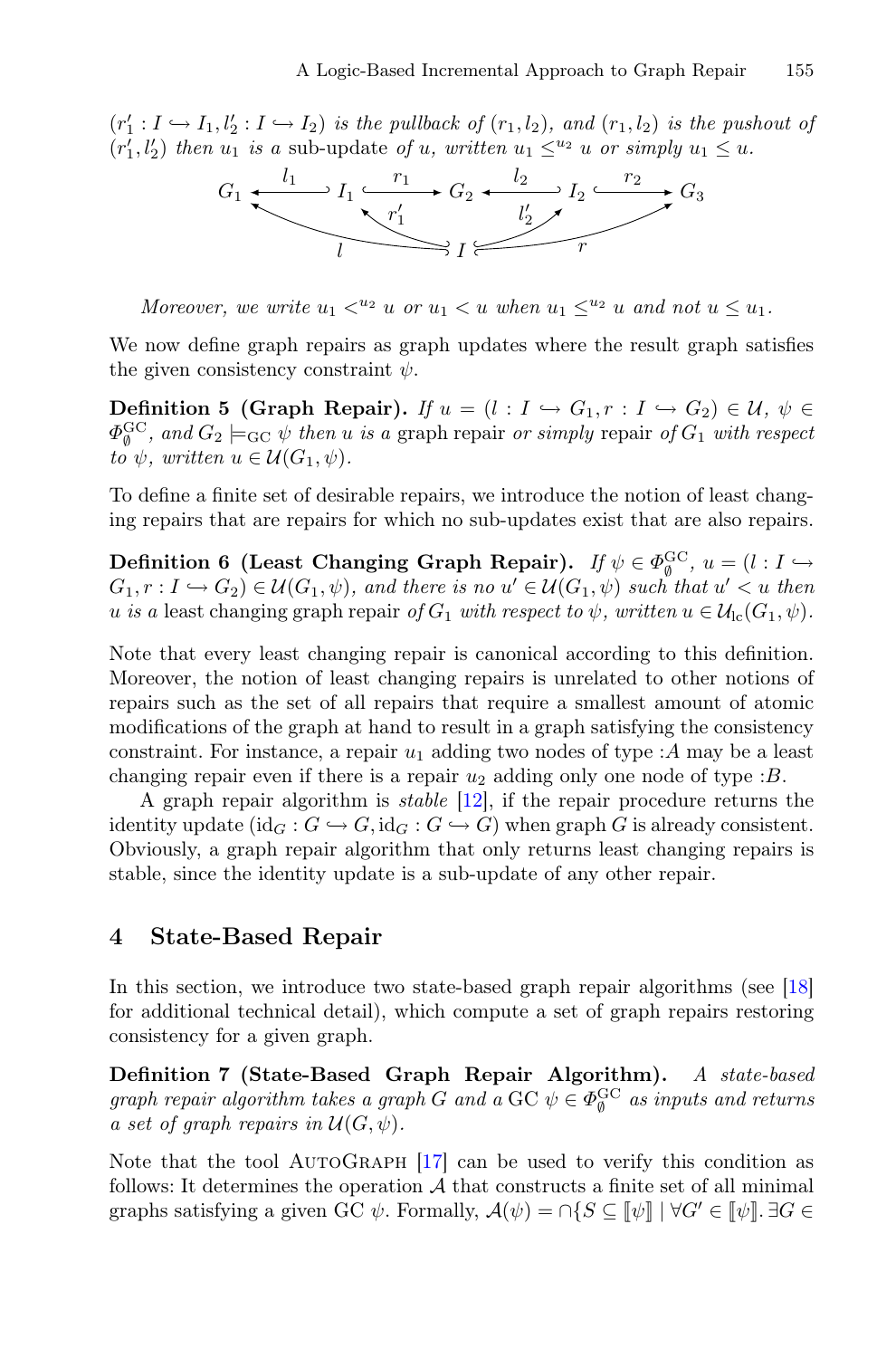$S \exists m : G \hookrightarrow G'.true$ . While AUTOGRAPH may not terminate when computing this operation due to the inherent expressiveness of GCs, it is known that AUTOGRAPH terminates whenever  $\psi$  is not satisfied by any graph.

The state-based algorithm  $\mathcal{R}$ epair<sub>sb,1</sub> uses A to obtain repairs.  $\mathcal{R}$ epair<sub>sb,1</sub> computes the set  $\mathcal{A}(\psi \wedge \exists (i_G, true))$  that contains all minimal graphs that (a) satisfy  $\psi$  and (b) include a copy of G. All these extensions of G correspond to a graph repair. For our running example, we do not obtain any repair for graph  $\mathbf{G}'_{\mathbf{u}}$  from Fig. [2](#page-6-0) and GC  $\psi$  from Fig. [1](#page-2-0) because the loop on node  $a_2$  would invalidate any graph including  $\mathbf{G}'_{\mathbf{u}}$ . We state that  $\mathcal{R}$ epair<sub>sb,1</sub> indeed computes the non-deleting least changing graph repairs.

Theorem 1 (Functional Semantics of Repairsb*,*<sup>1</sup>). Repairsb*,*<sup>1</sup> *is* sound*, i.e.,*  $\mathcal{R}$ epair<sub>sb</sub>,  $(G, \psi) \subseteq \mathcal{U}_{\text{lc}}(G, \psi)$ , and complete (upon termination) *with respect to non-deleting repairs in*  $\mathcal{U}_{\text{lc}}(G, \psi)$ .

The second state-based algorithm  $\mathcal{R}$ epair<sub>sb,2</sub> computes *all* least changing graph repairs. In this algorithm we use the approach of Repair<sub>sb,1</sub> but compute  $\mathcal{A}(\psi \wedge$  $\exists (i_{G_c}, true)$ ) whenever an inclusion  $l : G_c \hookrightarrow G$  describes how G can be restricted to one of its subgraphs  $G_c$ . Every graph  $G'$  obtained from the application of  $A$ for one of these graphs  $G_c$  then results in one graph repair returned by  $\mathcal{R}$ epair<sub>sb,2</sub> except for those that are not least changing.

To this extent we introduce the notion of a restriction tree (see example in Fig. [2\)](#page-6-0) having all subgraphs  $G_c$  of a given graph  $G$  as nodes as long as they include the graph  $G_{min}$ , which is the empty graph in the state-based algorithm  $\mathcal{R}$ epair<sub>sb,2</sub> but not in the algorithm  $\mathcal{R}$ epair<sub>db</sub> in Sect. [6,](#page-9-0) and where edges are given in this tree by inclusions that add precisely one node or edge.

<span id="page-5-1"></span>**Definition 8 (Restriction Tree RT).** *If* G and  $G_{min}$  are graphs and  $S = \{l :$  $G_c \hookrightarrow G_p \mid G_{min} \subseteq G_c \subseteq G_p \subseteq G,$ l *is an inclusion*}, S' *is the least subset of* S *such that the closure of* S' *under*  $\circ$  *equals* S *then* a restriction tree RT(G,  $G_{min}$ ) *is a least subset of* S' *such that for all two inclusions*  $l_1 : G \hookrightarrow G_1 \in S'$  *and*  $l_2: G \hookrightarrow G_2 \in S'$  one of them is in  $\mathrm{RT}(G, G_{min})$ .

Considering our running example, the restriction tree in Fig. [2](#page-6-0) is traversed entirely except for the four graphs without a border, which are not traversed as they have the supergraph marked 9 satisfying  $\psi$  and therefore traversing those would generate repairs that are not least changing. The resulting graph repairs for the condition  $\psi$  are given by the graphs marked by 3–6.

Our second state-based graph repair algorithm is indeed sound and complete whenever the calls to  $\text{AuroGRAPH}$  using  $\mathcal A$  terminate.

Theorem 2 (Functional Semantics of Repairsb*,*<sup>2</sup>). Repairsb*,*<sup>2</sup> *is* sound*, i.e.,*  $\mathcal{R}$ epair<sub>sb,2</sub>(G,  $\psi$ )  $\subseteq \mathcal{U}_{lc}(G, \psi)$ , and complete, *i.e.*,  $\mathcal{U}_{lc}(G, \psi) \subseteq \mathcal{R}$ epair<sub>sb,2</sub>(G,  $\psi$ ), *upon termination.*

### <span id="page-5-0"></span>5 Satisfaction Trees

The state-based algorithms introduced in the previous section are inefficient when used in a scenario where a graph needs repair after a sequence of updates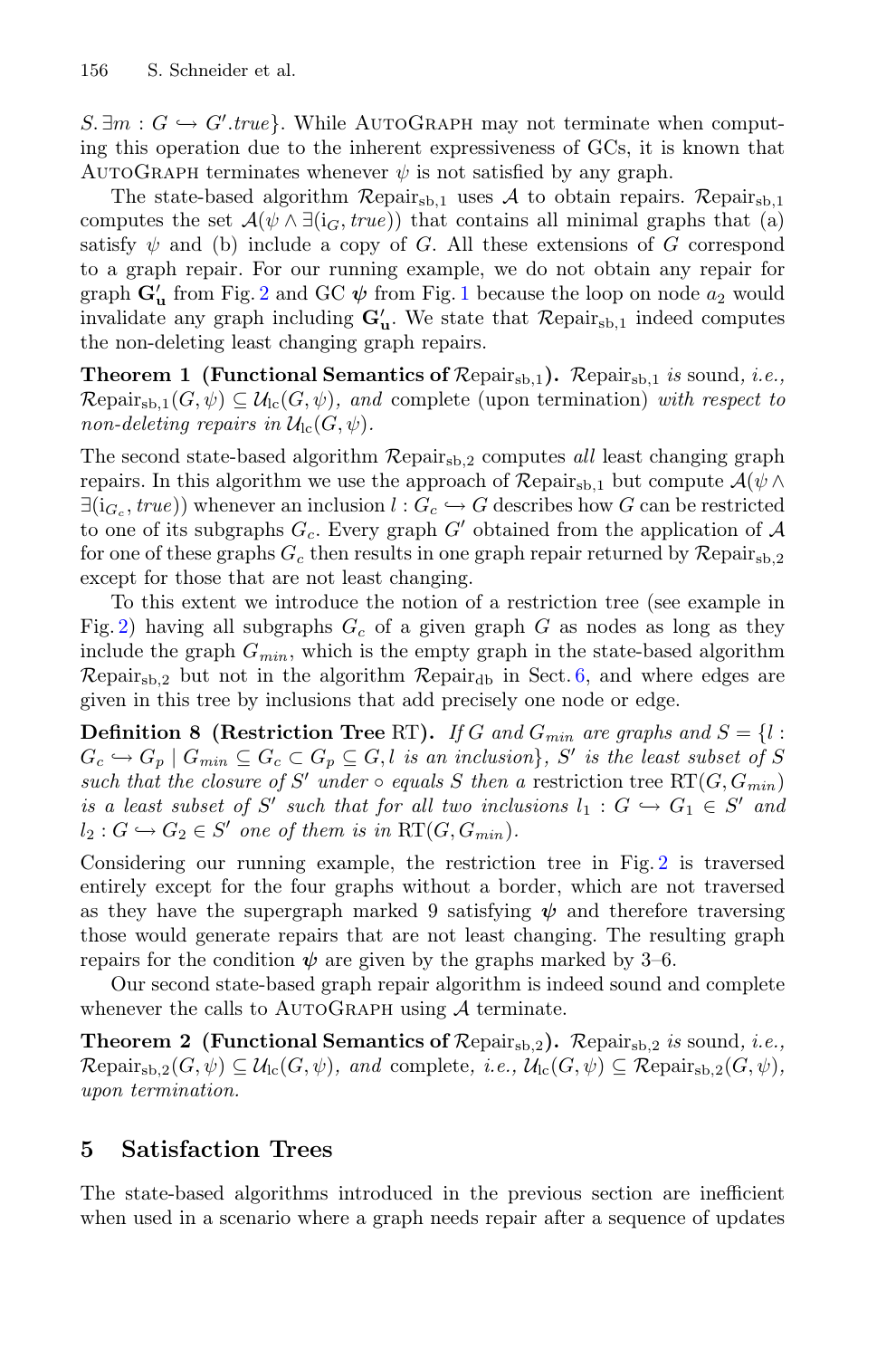

<span id="page-6-0"></span>**Fig. 2.** The restriction tree  $RT(G'_u, \emptyset)$  (enclosed by the polygon) and four graph repairs (marked 3–6) generated using Repairs (marked 3–6) generated using Repairsb*,*<sup>2</sup>

that all need repair. We thus present in Sect. [6](#page-9-0) an incremental algorithm reducing the computational cost for a repair when an update is provided. This algorithm uses an additional data structure, called *satisfaction tree* or ST, which stores information on if and how a graph G satisfies a GC  $\psi$  (according to Definition [1\)](#page-2-1). In this section, given  $\psi$  and G, we define how such an ST  $\gamma$  is constructed and how it is updated once the graph G is updated.

If  $\psi$  is a conjunction of conditions, its associated ST  $\gamma$  is a conjunction of STs and if  $\psi$  is a negation of a conditions, its associated  $\gamma$  is a negation of an ST. In the case when  $\psi$  is a  $\exists (a : H \hookrightarrow H', \phi)$ , recall that a match  $m : H \hookrightarrow G$  satisfies  $\psi$  if there exists a  $q : H' \hookrightarrow G$  such that  $m = q \circ a$  and  $q \models_{GC} \phi$ . For this case, we keep in ST each  $q$  satisfying these two conditions and also each  $q$  that satisfies the first condition, but not the second. More precisely, for the case of existential quantification, the corresponding ST is of the form  $\exists (a : H \hookrightarrow H', \phi, m_t, m_f)$ , where  $m_t$  and  $m_f$  are partial mappings (we use  $\sup(f)$  to denoted the elements actually mapped by a partial map f) that map matches  $q : H' \hookrightarrow G$  that satisfy  $m = q \circ a$  (for a previously known  $m : H \hookrightarrow G$ ) to an ST for the subcondition  $\phi$ . The difference between both partial functions is that  $m_t$  maps matches q to STs for which  $q \models_{\mathbf{GC}} \phi$  while  $m_f$  maps matches q to STs for which  $q \not\models_{\mathbf{GC}} \phi$ . Consider Fig. [3b](#page-7-0) for an example of an ST  $\gamma$ <sub>u</sub>.

The following definition describes the syntax of STs. The STs are defined over matches into a graph  $G$  to allow for the basic well-formedness condition that every mapped match q satisfies  $q \circ a = m$ .

Definition 9 (Satisfaction Trees (STs)). *The class of all* Satisfaction Trees  $\Gamma_m^{\rm ST}$  *for a mono*  $m: H \hookrightarrow G$  *contains*  $\gamma$  *if one of the following cases applies.* 

 $\gamma = \wedge S$  *and*  $S \subseteq_{fin} \Gamma_m^{\text{ST}}$ .  $-\gamma = -\chi$  *and*  $\chi \in \Gamma_m^{\text{ST}}$ .  $\gamma = \exists (a, \phi, m_t, m_f), a : H \hookrightarrow H', \ \phi \in \Phi_{H'}^{\rm GC}, m_t, m_f \subseteq_{\text{fin}} \{ (q : H' \hookrightarrow G, \overline{\gamma}) \mid$  $q \circ a = m, \bar{\gamma} \in \Gamma_q^{\text{ST}}$ , and  $m_t, m_f$  are partial maps.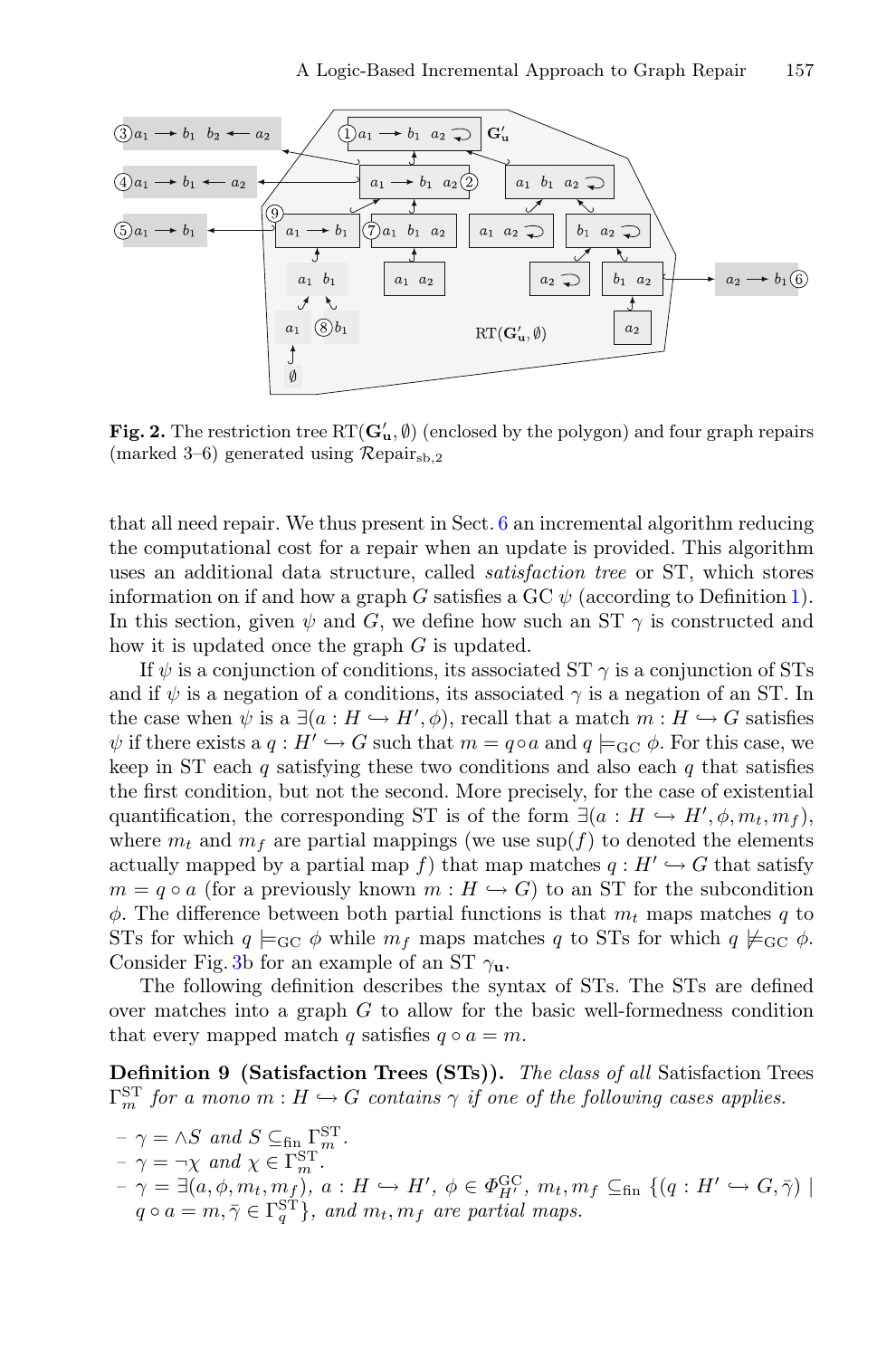$$
a_1 \xrightarrow{e_1} b_1 \xleftarrow{e_2} a_2 \xrightarrow{I_u} a_1 \xrightarrow{e_1} b_1 a_2 \xrightarrow{r_u} a_1 \xrightarrow{e_1} b_1 a_2 \xrightarrow{e_3} G_u
$$
\n
$$
G_u \qquad I_u \qquad G'_u
$$
\n(a) A graph update  $u = (l_u : I_u \hookrightarrow G_u, r_u : I_u \hookrightarrow G'_u)$ \n
$$
\gamma_{u,1} = \neg \exists (a, \neg (\exists (a \xrightarrow{e} \rightarrow b, true) \land \neg \exists (a \Rightarrow e, true)), \emptyset, \{a_2 \mapsto \gamma_{u,1}, a_1 \mapsto \gamma_{u,2}\})
$$
\n
$$
\gamma_{u,2} = \neg (\exists (a \xrightarrow{e} \rightarrow b, true, \{a_2 \xrightarrow{e_2} b_1 \mapsto true\}, \emptyset) \land \neg \exists (a \Rightarrow e, true, \emptyset, \emptyset))
$$
\n
$$
\gamma_{u,2} = \neg (\exists (a \xrightarrow{e} \rightarrow b, true, \{a_1 \xrightarrow{e_1} b_1 \mapsto true\}, \emptyset) \land \neg \exists (a \Rightarrow e, true, \emptyset, \emptyset))
$$
\n(b) The ST  $\gamma_u$  for  $G_u$  (see Fig. 3a) and  $\psi$  (see Fig. 1).\n
$$
\gamma_u^I = \neg \exists (a, \neg (\exists (a \xrightarrow{e} \rightarrow b, true \land \neg \exists (a \Rightarrow e, true)), \{a_2 \mapsto \gamma_{u,1}^I\}, \{a_1 \mapsto \gamma_{u,2}^I\})
$$
\n
$$
\gamma_{u,1}^I = \neg \exists (a, \neg (\exists (a \xrightarrow{e} \rightarrow b, true \land \neg \exists (a \Rightarrow e, true), \{a_2 \leftrightarrow \gamma_{u,1}^I\}, \{a_1 \mapsto \gamma_{u,2}^I\})
$$
\n
$$
\gamma_{u,2}^I = \neg (\exists (a \xrightarrow{e} \rightarrow b, true, \emptyset, \emptyset) \land \neg \exists (a \Rightarrow e, true), \emptyset) \land \neg \exists (a \Rightarrow e, true, \emptyset, \emptyset))
$$
\n(c) The ST  $\gamma_u^I$  for  $I_u$  (see Fig. 3a) and  $\psi$  (see

<span id="page-7-0"></span>Fig. 3. A graph update and an ST with its propagation over the graph update where GCs are underlined in STs for readability

The following satisfaction predicate  $\models$ <sub>GC</sub> for STs defines when an ST  $\gamma$  for a mono m states that the contained GC  $\psi$  is satisfied by the morphism m.

**Definition 10 (ST Satisfaction).** *An* ST  $\gamma \in \Gamma^{\text{ST}}_{m:H\rightarrow G}$  *is* satisfied, written  $\models$ <sub>ST</sub>  $\gamma$ *, if one of the following cases applies.* 

 $– γ = ∧S$  *and*  $\models$ <sub>ST</sub>  $χ$  *(for each*  $χ ∈ S$ *)*  $-\gamma = \neg \chi$  *and*  $\not\models_{ST} \chi$ .  $-\gamma = \exists (a, \phi, m_t, m_f) \text{ and } m_t \neq \emptyset.$ 

The following recursive operation constructs an ST  $\gamma$  for a graph G and a condition  $\psi$  so that  $\gamma$  represents how G satisfies (or not satisfies)  $\psi$ . Note that the match  $m$  in the definition of STs above and the construction of an ST below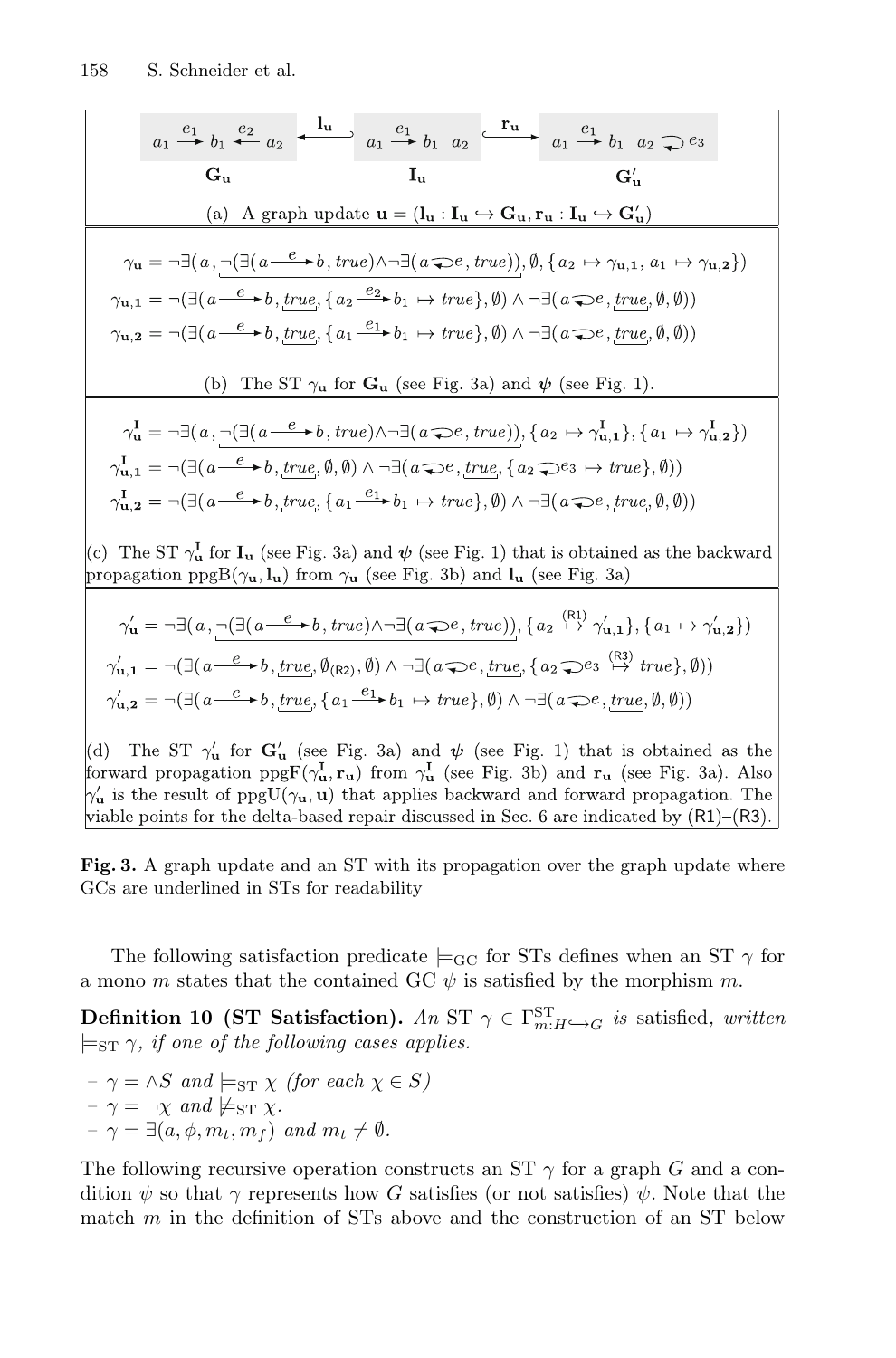corresponds to the match  $m : H \hookrightarrow G$  from Definition [1](#page-2-1) that we operationalize in the following definition. For conjunction and negation, we construct the STs from the STs for the subconditions. For the case of existential quantification, we consider all morphisms  $q : H' \hookrightarrow G$  for which the triangle  $q \circ a = m$  commutes and construct the STs for the subcondition  $\phi$  under this extended match q. The resulting STs are inserted into  $m_t$  and  $m_f$  according to whether they are satisfied.

**Definition 11** (Construct  $ST$  *(cst)*). *Given*  $m : H \hookrightarrow G$  *and*  $\psi \in \Phi_H^{\text{GC}}$ , we *define*  $\text{cst}(\psi, m) = \gamma$ *, with*  $\gamma \in \Gamma_m^{\text{ST}}$  *as follows.* 

- *If*  $\psi = \land S$  *then*  $\gamma = \land {\text{cst}}(\phi, m) \mid \phi \in S$ *.*
- *If*  $\psi = \neg \phi$  *then*  $\gamma = \neg \text{cst}(\phi, m)$ *.*
- $-If \psi = \exists (a : H \hookrightarrow H', \phi), m_{all} = \{(q : H' \hookrightarrow G, \chi) \mid q \circ a = m, \text{cst}(\phi, q) = \chi\},$  $m_t = \{(q, \chi) \in m_{all} \mid \text{arg } \chi\}, m_f = m_{all} \setminus m_t, \text{ then } \gamma = \exists (a, \phi, m_t, m_f).$

*If G is a graph and*  $\psi \in \Phi_{\emptyset}^{\text{GC}}$ , *then*  $\text{cst}(\psi, G) = \text{cst}(\psi, i_G)$ *.* 

This construction of STs then ensures that  $\models_{ST} \gamma$  if and only if  $G \models_{GC} \psi$ . Note that  $\models_{ST} \gamma_u$  holds for the ST  $\gamma_u$  from Fig. [3b](#page-7-0), the GC  $\psi$  from Fig. [1,](#page-2-0) and the graph **G<sup>u</sup>** from Fig. [3.](#page-7-0)

Theorem 3 (Sound Construction of STs). *Given*  $m : H \hookrightarrow G$ ,  $\psi \in \Phi_H^{\text{GC}}$ ,  $and \; \text{cst}(\psi, m) = \gamma \; then \; \models_{ST} \gamma \; iff \; m \; \models_{GC} \psi.$ 

Subsequently, we define a propagation operation ppgU of an ST  $\gamma$  for a graph update  $u = (l : I \hookrightarrow G, r : I \hookrightarrow G')$  to obtain an ST  $\gamma'$  such that  $\gamma' =$  $cst(\psi, G')$  whenever  $\gamma = \text{cst}(\psi, G)$ . This overall propagation is performed by a backward propagation of  $\gamma$  for l using the operation ppgB followed by a forward propagation of the resulting ST for r using the operation ppgF.

For backward propagation, we describe how the deletion of elements in  $G$  by  $l: I \hookrightarrow G$  affect its associated ST  $\gamma$ . To this end, we preserve those matches  $q : H \hookrightarrow G$  for which no matched elements are deleted. This is formalized by requiring a mono  $q' : H \hookrightarrow I$  such that  $l \circ q' = q$ . The matches q with deleted matched elements can not be preserved and are therefore removed.

Definition 12 (Propagate Match *(ppgMatch)*). *If*  $q : H \hookrightarrow G$  *and*  $l : I \hookrightarrow G$ *are monos, then* ppgMatch $(q, l)$  *is the unique*  $q' : H \hookrightarrow I$  *such that*  $l \circ q' = q$  *if it exists and* ⊥ *otherwise.*

The following recursive backward propagation defines how deletions affect the maps  $m_t$  and  $m_f$  of the given ST. That is, when  $\gamma = \exists (a, \phi, m_t, m_f)$ , we (a) entirely remove a mapping  $(m, \chi)$  from  $m_t$  or  $m_f$  if ppgMatch $(q, l) = \perp$  and (b) construct for a mapping  $(m, \chi)$  from  $m_t$  or  $m_f$  the pair (ppgMatch $(q, l), \chi'$ ) where  $\chi'$  is obtained from recursively applying the backward propagation on  $\chi$  when ppgMatch $(q, l) \neq \bot$ . The updated pair (ppgMatch $(q, l), \chi'$ ) must be rechecked to decide to which partial map this pair must be added to ensure that the resulting ST corresponds to the ST that would be constructed for  $G'$  directly.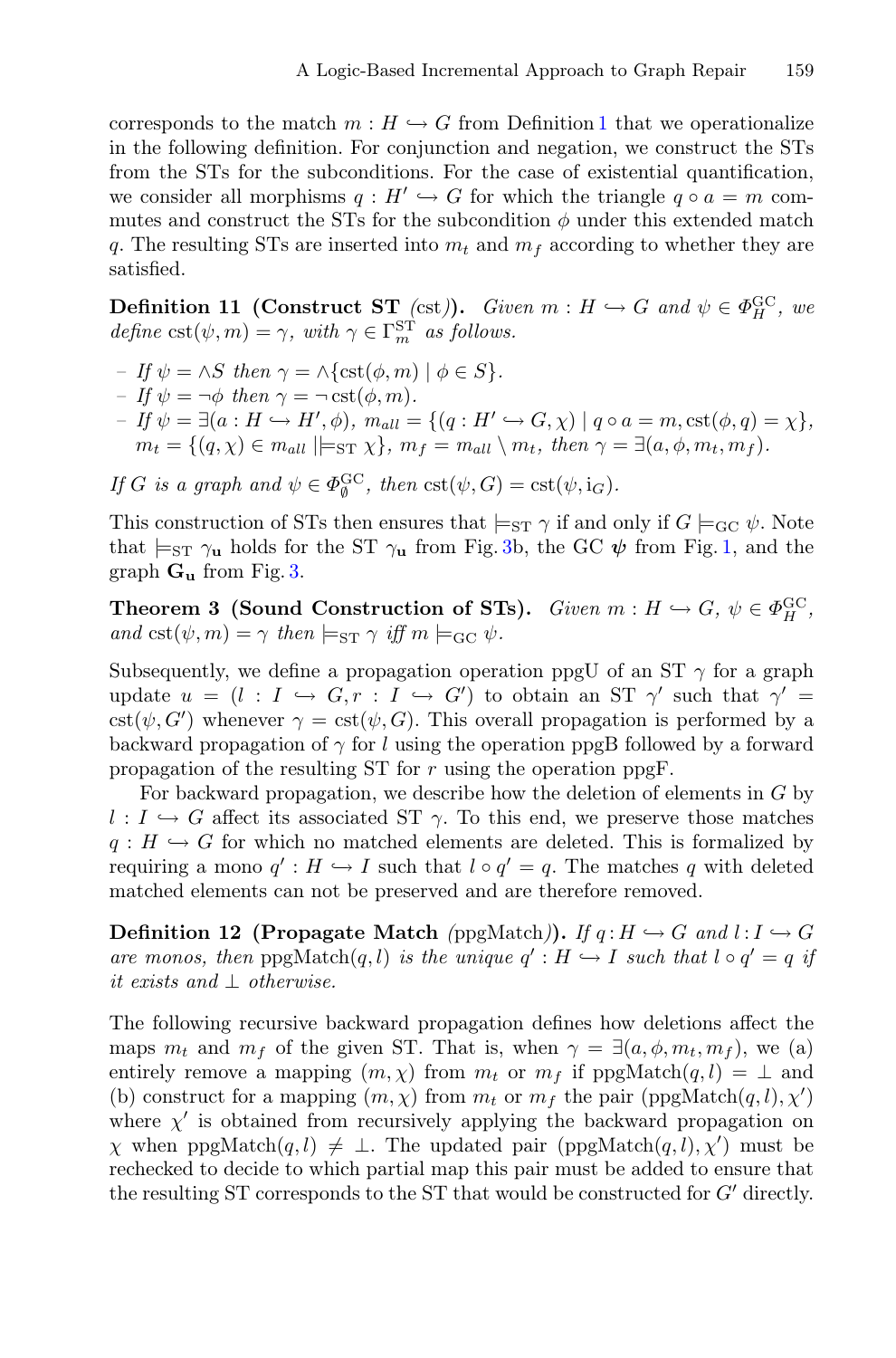Definition 13 (Backward Propagation *(ppgB)*). *If*  $m : H \hookrightarrow G$ ,  $\gamma \in \Gamma_m^{\text{ST}}$  $l: I \hookrightarrow G$ , ppgMatch $(m, l) = m' : H \hookrightarrow I$ , and  $\gamma' \in \Gamma^{\text{ST}}_{m'}$  then  $\text{ppgB}(\gamma, l) = \gamma'$  *if one of the following cases applies.*

$$
\begin{aligned}\n&-\gamma = \land S \text{ and } \gamma' = \land \{ \text{ppgB}(\chi, l) \mid \chi \in S \}. \\
&-\gamma = \neg \chi \text{ and } \gamma' = \neg \text{ppgB}(\chi, l). \\
&-\gamma = \exists (a, \phi, m_t, m_f), \ m_{all} = \{ (q', \chi') \mid (q, \chi) \in m_t \cup m_f \land \text{ppgMatch}(q, l) = q' \neq \bot \land \text{ppgB}(\chi, l) = \chi' \}, \ m'_t = \{ (q, \chi) \in m_{all} \mid \text{Fsr } \chi \}, \ m'_f = m_{all} \setminus m'_t, \\
\text{and } \gamma' = \exists (a, \phi, m'_t, m'_f).\n\end{aligned}
$$

Note that ppgMatch $(i_G, l) = i_G$  and, hence, the operation ppgB is applicable for all ST  $\gamma \in \Gamma_{i_G}^{\text{ST}}$ , which is sufficient as we define consistency constraints using GCs over the empty graph as well.

In the case of forward propagation where additions are given by  $r: I \hookrightarrow G'$ we can preserve all matches using an adaptation. But the addition of further elements may result in additional matches as well that may satisfy the conditions to be included in the corresponding  $m_t$  and  $m_f$  from the ST at hand.

**Definition 14** (Forward Propagation *(ppgF)*). *If*  $\gamma \in \Gamma_{nH \to I}^{\text{ST}}$  ,  $r : I \hookrightarrow G'$ , and  $\alpha' \in \Gamma_{nH}^{\text{ST}}$  than  $\text{preF}(\alpha, \alpha) = \alpha'$  if and of the following gases applies and  $\gamma' \in \Gamma_{\text{rom}}^{\text{ST}}$  *then*  $\text{ppgF}(\gamma, r) = \gamma'$  *if one of the following cases applies.* 

*–* γ = ∧S *and* γ = ∧{ppgF(χ, r) | χ ∈ S}*. –* γ = ¬χ *and* γ = ¬ppgF(χ, r)*. –* γ = ∃(a, φ, m*t*, m*<sup>f</sup>* )*, mall* = {(r ◦ q, γ ) | (q, χ) ∈ m*<sup>t</sup>* ∪m*<sup>f</sup>* ∧ppgF(χ, r) = γ } ∪ {(q, γ*q*) | q ◦ a = r ◦ m,(q ∈ sup(m*t*) ∪ sup(m*<sup>f</sup>* ). r ◦ q = q), cst(φ, q) = γ*q*}*,* m *<sup>t</sup>* = {(q, χ) ∈ *mall* ||=ST χ}*,* m *<sup>f</sup>* = *mall* \ m *<sup>t</sup>, and* γ = ∃(a, φ, m *t*, m *f* )*.*

We now define the composition of both propagations to obtain the operation ppgU that updates an ST for an entire graph update.

Definition 15 (Update Propagation *(ppgU)*). *If*  $m : H \hookrightarrow G$ ,  $\gamma \in \Gamma_m^{\text{ST}}$ , *l* :  $I \hookrightarrow G$ , ppgMatch $(m, l) = m' : H \hookrightarrow G'$ , and  $r : I \hookrightarrow G'$  then  $\text{ppgU}(\gamma, (l, r)) =$  $ppgF(ppgB(\gamma, l), r) \in \Gamma_{m'}^{\rm ST}$ .

The overall propagation given by this operation is *incremental*, in the sense that the operation cst is only used in the forward propagation on parts of the graph  $G'$ , where the addition of graph elements by  $r$  from the graph update results in additional matches  $q$  according to the satisfaction relation for GCs. Finally, we state that ppgU incrementally computes the ST obtained using cst. The proof of this theorem relies on the fact that this property also holds for ppgB and ppgF.

Theorem 4 (ppgU is Compatible with cst). *If* G is a graph,  $\psi \in \Phi_{\emptyset}^{\text{GC}}$ ,  $l: I \hookrightarrow G$ , and  $r: I \hookrightarrow G'$  then  $\text{ppgU}(\text{cst}(\psi, G), (l, r)) = \text{cst}(\psi, G').$ 

# <span id="page-9-0"></span>6 Delta-Based Repair

The local states of delta-based graph repair algorithms may contain, besides the current graph as in state-based graph repair algorithms, an additional value. In our delta-based graph repair algorithm this will be an ST.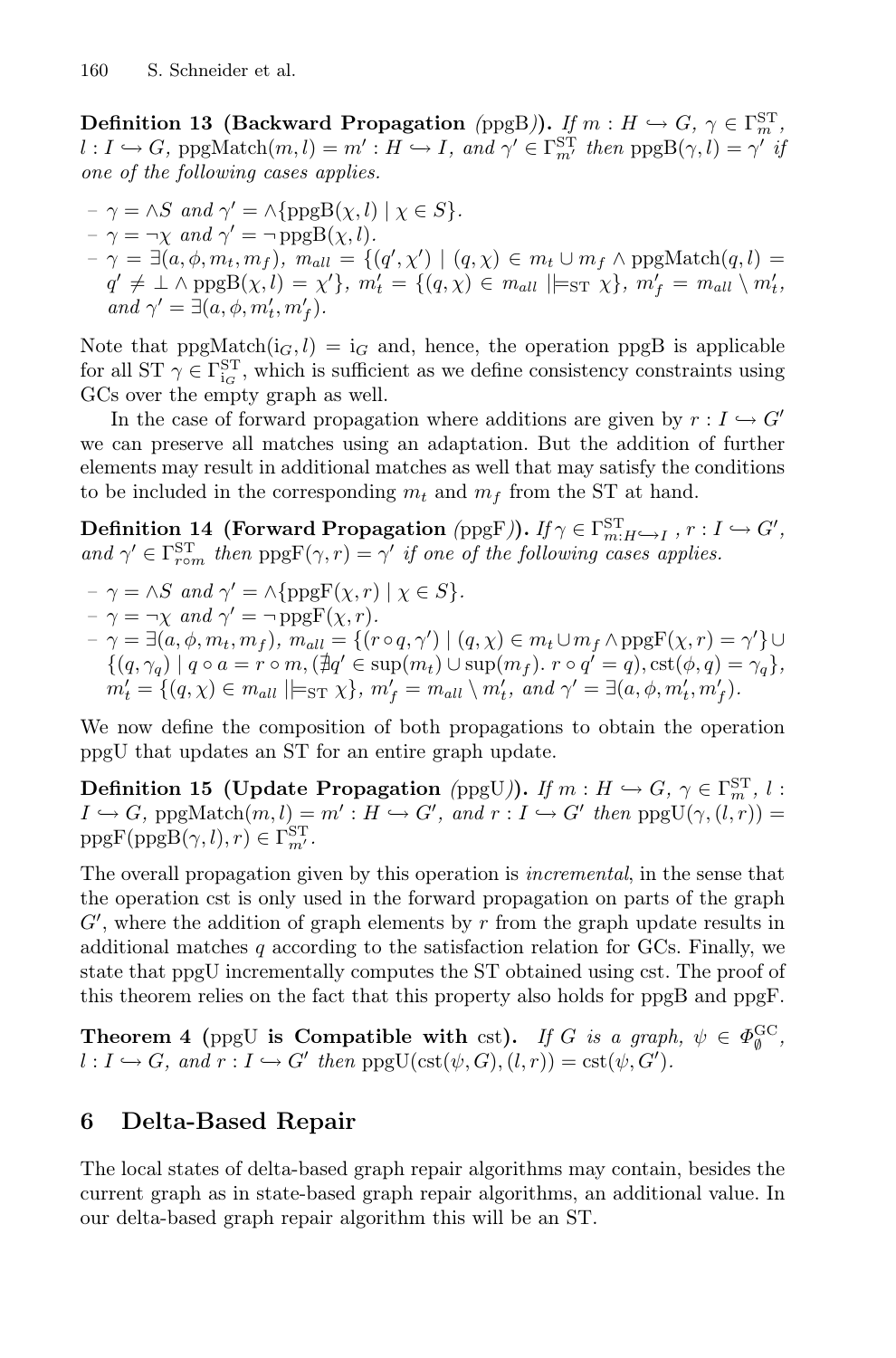$$
G'_u
$$
\n
$$
a_1 \rightarrow b_1 \xrightarrow{0} a_1 \rightarrow b_1 \xrightarrow{a_1} b_1 \xrightarrow{a_1} b_1
$$
\n
$$
a_1 \rightarrow b_1 a_2 \rightarrow a_1 \rightarrow b_1 a_2 \rightarrow a_1 \rightarrow b_1 a_2 \rightarrow a_1 \rightarrow b_1 a_2 \rightarrow a_1 \rightarrow b_1 b_2 \rightarrow a_2
$$
\n
$$
a_1 \rightarrow b_1 a_2 \rightarrow a_1 \rightarrow b_1 b_2 \rightarrow a_2 \rightarrow a_1 \rightarrow b_1 b_2 \rightarrow a_2
$$

<span id="page-10-0"></span>Fig. 4. An example for delta-based graph repair using Repair<sub>db</sub>

Definition 16 (Delta-Based Graph Repair Algorithm). *Delta-based graph repair algorithms take a graph*  $G$ ,  $a \ GC \psi \in \Phi_0^{\text{GC}}$ , and a value q as inputs *and return a set of pairs*  $(u, q')$  *where*  $u \in \mathcal{U}(G, \psi)$  *is a graph repair and*  $q'$  *is a value.*

Our delta-based graph repair algorithm  $\mathcal{R}$ epair<sub>db</sub> will be based on the single step operation Repair<sub>db1</sub>. Given a graph G, a GC  $\psi \in \Phi_0^{\text{GC}}$ , the ST  $\gamma$  that equals  $cst(\psi, G)$ , and a graph update  $u = (l : I \hookrightarrow G, r : I \hookrightarrow G')$ , the single step operation Repair<sub>db</sub> first updates  $\gamma$  using ppgU for the graph update u and then determines using  $\mathcal{R}$ epair<sub>db1</sub>, if necessary, graph repairs for the resulting ST  $\gamma'$ according to the repair rules described in the following. The algorithm  $\mathcal{R}$ epair<sub>db</sub> then uses  $\mathcal{R}$ epair<sub>db1</sub> in a breadth first manner to obtain multi-step repairs.

For our example from Fig. [3a](#page-7-0), such a multi-step repair of  $G'_{\mathbf{u}}$  is given in Fig. [4](#page-10-0) where the graph updates are obtained resulting in the graphs marked 1–3, of which only the graph marked 1 satisfies  $\psi$ . The algorithm Repair<sub>db</sub> then computes further graph updates resulting in the graph marked 4 also satisfying  $\psi$ .

The operation  $\mathcal{R}$ epair<sub>db1</sub> for deriving single-step repairs depends on two local modifications. Firstly, a GC  $\exists (a : H \hookrightarrow H', \phi)$  occurring as a subcondition in the consistency constraint  $\psi$  may be violated because, for the match  $m : H \hookrightarrow$  $G$  that locates a copy of  $H$  in the graph  $G$  under repair, no suitable match  $q : H' \hookrightarrow G$  can be found for which  $q \circ a = m$  and  $q \models_{\mathsf{GC}} \phi$  are satisfied. The operation  $\mathcal{R}$ epair<sub>add</sub> resolves this violation by (a) using AUTOGRAPH to construct a suitable graph  $H_s$  and by (b) integrating this graph  $H_s$  into G resulting in G' such that a suitable match  $q : H' \hookrightarrow G'$  can be found.

 $\text{Definition 17 (Local Addition Operation}$   $\text{Repair}_{\text{add}})$ .  $\text{If } a: H \hookrightarrow H', \phi \in \text{C}$  $\Phi_{H'}^{\text{GC}}, m : H \hookrightarrow G, H_s \in \mathcal{A}(\exists(i_H, \exists(a, \phi))), k : H \hookrightarrow H_s, \text{ and } (\bar{m} : H_s \hookrightarrow G', r :$  $G \hookrightarrow G'$  *is the pushout of*  $(m, k)$  *then*  $r \in \mathcal{R}$ epair<sub>add</sub> $(a, \phi, m)$ *.* 

$$
H' \xrightarrow{a} H \xrightarrow{k} H_s
$$

$$
m \downarrow \qquad \qquad \downarrow \bar{m}
$$

$$
G \xrightarrow{r} G'
$$

In our running example, Repairadd determines a graph repair resulting in the graph marked 2 in Fig. [4.](#page-10-0) For this repair, we considered the sub-ST marked by (R2) in Fig. [3d](#page-7-0), where the morphism m matches the node a from  $\psi$  to the node  $a_2$  in  $\mathbf{G}'_{\mathbf{u}}$ , but where no extension of m can also match a node :B and an edge between these two nodes. The repair performed then uses  $a \rightarrow b$  for the graph  $H_s$ , resulting in the addition of the node  $b_2$  and the edge from  $a_2$  to  $b_2$ .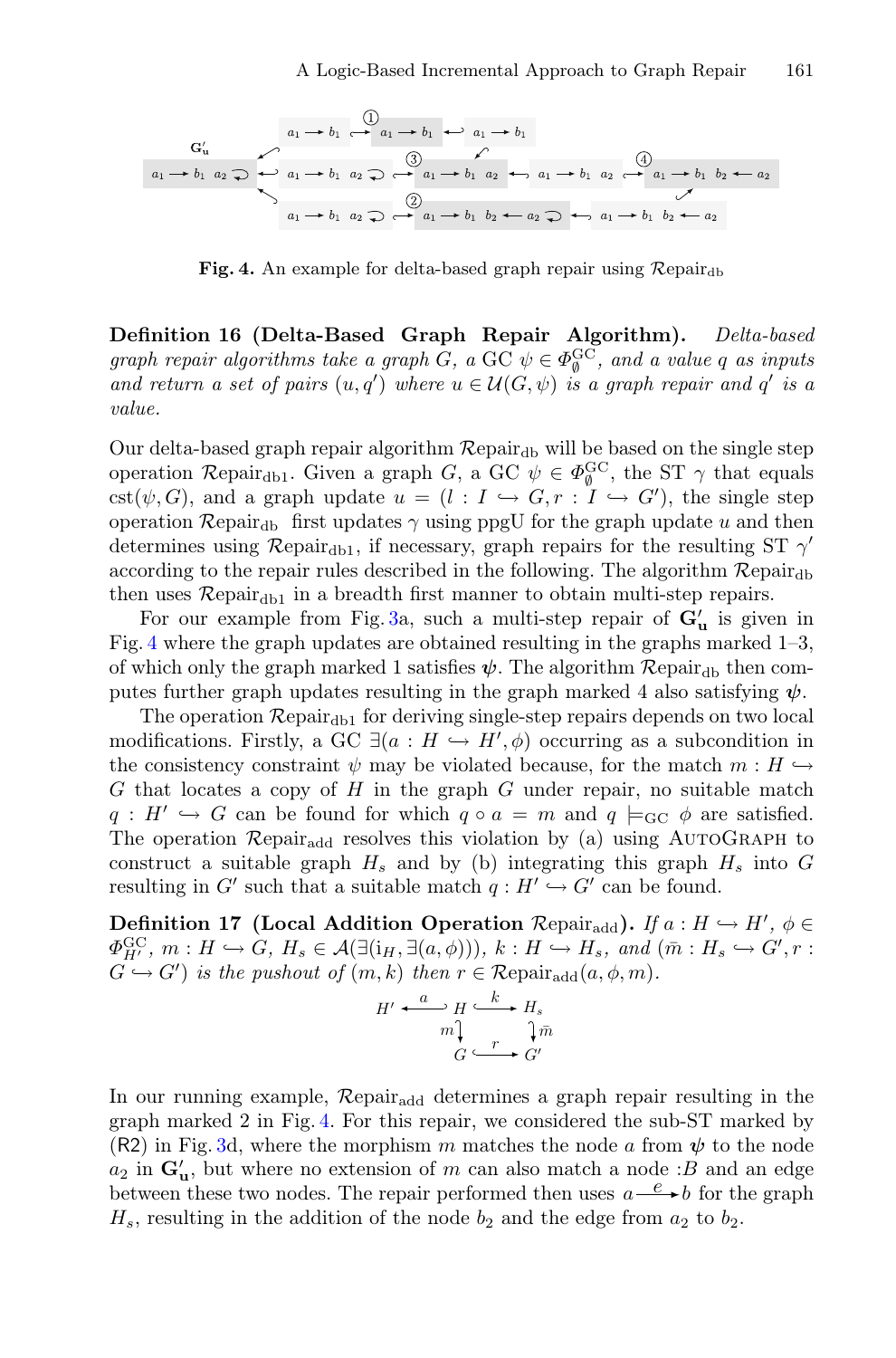Secondly, a GC  $\exists (a : H \hookrightarrow H', \phi)$  occurring as a subcondition in the consistency constraint  $\psi$  may be satisfied even though it should not when occurring underneath some negation. Such a violation is determined, again for a given match  $m : H \hookrightarrow G$ , by some match  $q : H' \hookrightarrow G$  satisfying  $q \circ a = m$  and  $q \models_{\mathsf{GC}} \phi$ . The local repair operation Repair<sub>del</sub> repairs such an undesired satisfaction by selecting a graph  $H_p$  such that  $H \subseteq H_p \subset H'$  using a restriction tree (see Definition [8\)](#page-5-1) and deleting  $G_{del} = q(H') \setminus q(H_p)$  from G. Technically, we can not use the pushout complement of  $a'$  and  $q$  as it does not exists when edges from  $G \setminus G_{del}$  are attached to nodes in  $G_{del}$ . Hence, we determine the pushout complement of  $a''$  and  $k'$ , which must be constructed for this purpose suitably.

 $\text{Definition 18 (Local Deletion Operation}$   $\text{Repair}_{\text{del}}$ ). *If*  $a: H \hookrightarrow H', q:$  $H' \hookrightarrow G, a' : H_p \hookrightarrow H' \in RT(H', H), m_1 : H' \hookrightarrow X_2$  where  $X_2$  *is obtained from* q(H ) *by adding all edges (with their nodes) that are connected to nodes in*  $q(H') \setminus q(a'(H_p)), k' : X_2 \hookrightarrow G$  *is obtained such that*  $k' \circ m_1 = q, m_2 : H_p \hookrightarrow X_1$ *where*  $X_1$  *is obtained from*  $H_p$  *by adding all nodes in*  $X_2 \setminus q(H')$ *, a* :  $X_1 \hookrightarrow X_2$ *is obtained such that*  $a'' \circ m_2 = m_1 \circ a'$ , and  $(l : G' \hookrightarrow G, m' : X_1 \hookrightarrow G')$  *is the* pushout complement of  $(a'', k')$  then  $l \in \mathcal{R}$  epair<sub>del</sub> $(a, q)$ .



In our example,  $\mathcal{R}$ epair<sub>del</sub> determines a repair resulting in the graph marked 1 in Fig. [4.](#page-10-0) For this repair, we considered the sub-ST marked by (R1) in Fig. [3d](#page-7-0) where the mono m matches the node a from  $\psi$  to the node  $a_2$  in  $\mathbf{G}'_u$ . The repair performed then uses  $H_p = \emptyset$  for the removal of the node  $a_2$  along with its adjacent loop (for which the technical handling in  $\mathcal{R}$ epair<sub>del</sub> is required).

The recursive operation  $\mathcal{R}$ epair<sub>db1</sub> below derives updates from an ST  $\gamma$  that corresponds to the current graph G (for our running example, these are  $\gamma'_\mathbf{u}$ and  $\mathbf{G}'_{\mathbf{u}}$  from Fig. [3d](#page-7-0)). In the algorithm  $\mathcal{R}$ epair<sub>db</sub>, we apply  $\mathcal{R}$ epair<sub>db1</sub> for the initial match i<sub>G</sub>,  $\gamma$ , and *true* where this boolean indicates that we want  $\gamma$  to be satisfied. This boolean is changed in Rule 3 whenever the recursion is applied to an ST  $\neg \gamma'$  because we expect that  $\gamma'$  is not to be satisfied iff we expect that  $\neg \gamma'$  is to be satisfied. For conjunction, we either attempt to repair a sub-ST for  $b = true$  in Rule 1 or we attempt to break one sub-ST for  $b = false$ . For existential quantification and  $b = true$ , we use Repair<sub>add</sub> as discussed before in Rule 4 or we attempt to repair one existing match contained in  $m_f$  in Rule 5. Also, for existential quantification and  $b = false$ , we use  $\mathcal{R}$ epair<sub>del</sub> as discussed before in Rule 6 or we attempt to break one existing match contained in  $m_t$  in Rule 7.

Definition 19 (Single-Step Delta-Based Repair Algorithm  $\mathcal{R}$ epair<sub>db1</sub>).  $I_f^f$  m :  $H \rightarrow G$ ,  $\gamma \in \Gamma_m^{\text{ST}}$ , and  $b \in \mathbf{B}$  then  $(I : I \rightarrow G, r : I \rightarrow G') \in$ Repair<sub>db1</sub> $(m, \gamma, b)$  *if one of the following cases applies.*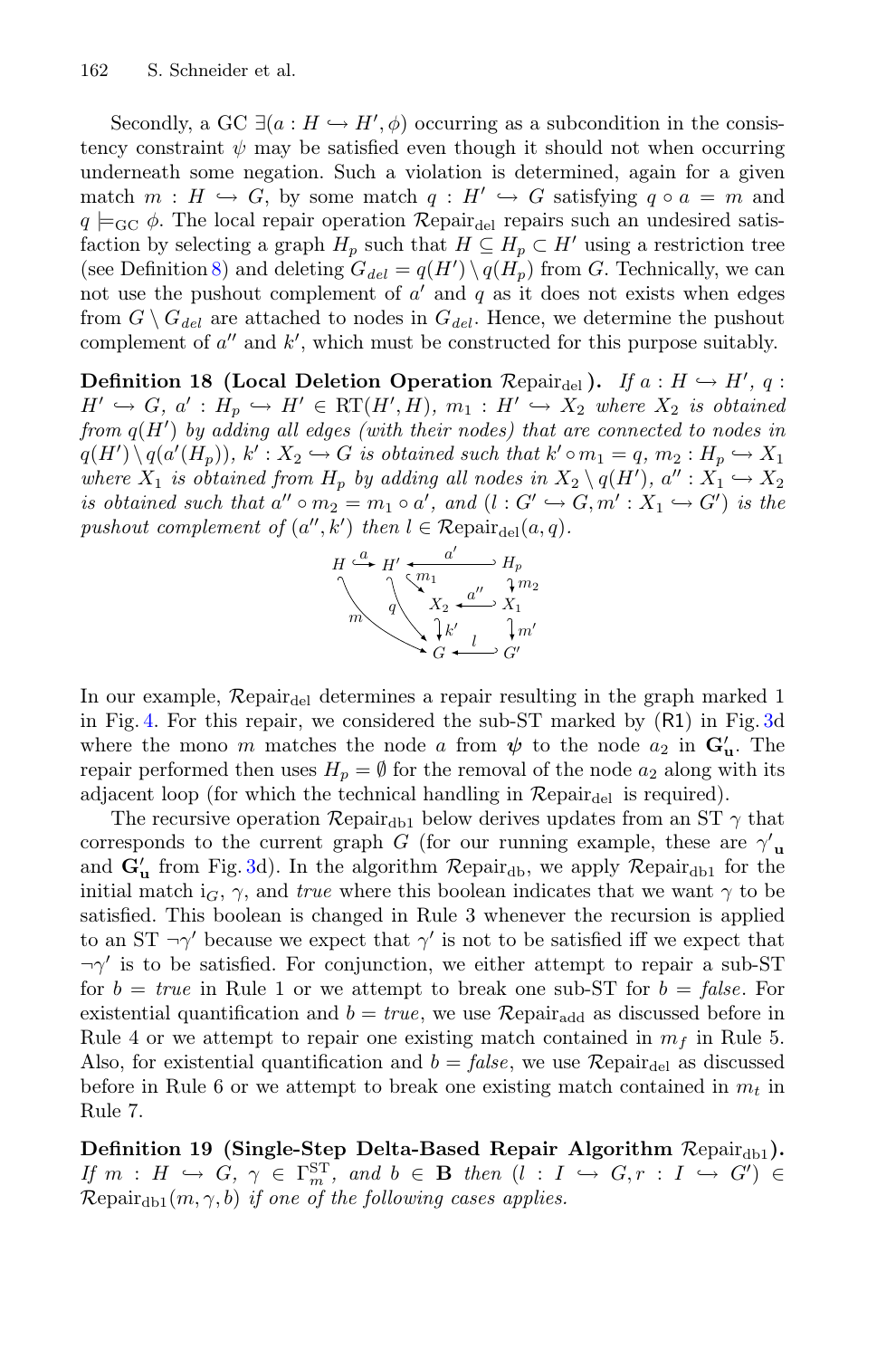- *–* Rule 1 (repair one subcondition of a conjunction):
- $b = true, \gamma = \wedge S, \ \chi \in S, \ \nvDash_{ST} \chi, \ (l, r) \in \mathcal{R}$ epair<sub>db1</sub> $(m, \chi, b)$ .
- *–* Rule 2 (break one subcondition of a conjunction):
- $b = false, \gamma = \wedge S, \chi \in S, \models_{ST} \chi, (l, r) \in \mathcal{R}$ epair<sub>db1</sub> $(m, \chi, b)$ .
- *–* Rule 3 (repair/break the subcondition of a negation):  $\gamma = \neg \chi$ ,  $(l, r) \in \mathcal{R}$ epair<sub>db1</sub> $(m, \chi, \neg b)$ .
- *–* Rule 4 (repair an existential quantification by local extension):  $b = true, \gamma = \exists (a, \phi, m_t, m_f), m_t = \emptyset, r \in \mathcal{R}$ epair<sub>add</sub> $(a, \phi, m), l = id_G$ .
- *–* Rule 5 (repair an existential quantification recursively):
- $b = true, \gamma = \exists (a, \phi, m_t, m_f), m_t = \emptyset, m_f(k) = \chi, (l, r) \in \mathcal{R}$ epair<sub>db1</sub> $(k, \chi, b)$ . *–* Rule 6 (break an existential quantification by local removal):
- $b = false, \gamma = \exists (a, \phi, m_t, m_f), m_t(k) \neq \bot, l \in \mathcal{R}$ epair<sub>del</sub> $(a, k), r = id_{G}.$
- *–* Rule 7 (break an existential quantification recursively):  $b = false, \gamma = \exists (a, \phi, m_t, m_f), m_t(k) = \chi, (l, r) \in \mathcal{R}$ epair<sub>db1</sub> $(k, \chi, b)$ .

We define the recursive algorithm  $\mathcal{R}$ epair<sub>db</sub> to apply  $\mathcal{R}$ epair<sub>db1</sub> to obtain repairs as iterated applications of single-step repairs computed by  $\mathcal{R}$ epair<sub>db1</sub>.

Definition 20 (Delta-Based Repair Algorithm Repair<sub>db</sub>). *If*  $u = (l : I \hookrightarrow$  $G, r: I \hookrightarrow G'$   $\in \mathcal{U}, \gamma \in \Gamma^{\text{ST}}_{i_G}, \text{ and } \gamma' = \text{ppgU}(\gamma, u) \text{ then } \text{Repair}_{\text{db}}(u, \gamma) = S$  *if one of the following cases applies.*

- $\models$ sr  $\gamma'$  *and*  $S = \{((id_{G'}, id_{G'}), \gamma')\}.$
- $-\not\models_{ST} \gamma', S' = \{ (u', \text{ppgU}(\gamma', u')) \mid u' \in \mathcal{R}$ epair<sub>db1</sub>(i<sub>G</sub>,  $\gamma', true$ )}, and
- $S = \{(u',\gamma') \in S' \mid \models_{\text{ST}} \gamma' \} \cup \bigcup_{\gamma} \{(u'' \circ u',\gamma'') \mid (u',\gamma') \in S', \nvdash_{\text{ST}} \gamma', (u'',\gamma'') \in S' \}$  $\mathcal{R}$ epair<sub>db</sub> $(u', \gamma'), u'' \circ u' \neq \perp$  }.<sup>[3](#page-12-0)</sup>

This computation does not terminate when repairs trigger each other ad infinitum. However, a breadth-first-computation of  $\mathcal{R}$ epair<sub>db</sub> gradually computes a set of sound repairs. Obviously, GCs that trigger such nonterminating computations should be avoided but machinery for detecting such GCs is called for.

Note that the algorithm  $\mathcal{R}$ epair<sub>db</sub> computes fewer graph repairs compared to Repair<sub>sb,2</sub> because repairs are applied locally in the scope defined by the GC  $\psi$ . For example, no repair would be constructed resulting in the graph marked 4 in Fig. [2.](#page-6-0) In general, explicitly also using bigger contexts in  $\psi$  results in the additional computation of less–local graph repairs. For example, the condition  $\psi$  may be rephrased into  $\psi' = \psi \land \neg \exists (a \ b, \neg \exists (a \stackrel{e}{\longrightarrow} b, true))$  to also obtain the graph repair marked 4 in Fig. [2.](#page-6-0) We now define the updates, which we expect to be computed by  $\mathcal{R}$ epair<sub>db1</sub>, as those that repair a single violation of the GC  $\psi$  by defining a local update to be embeddable into the resulting update via a double pushout diagram as in the DPO approach to graph transformation [\[16](#page-16-4)].

Definition 21 (Locally Least Changing Graph Update). *If*  $G_1$  *is a graph*,  $\psi \in \Phi_{\emptyset}^{\rm GC}, G_1 \not\models_{\rm GC} \psi, (l : I \hookrightarrow G_1, r : I \hookrightarrow G_2) \in \mathcal{U}_{\rm lc}(G_1, \psi), G_2 \models_{\rm GC} \psi, X_1$  *is a* minimal subgraph of  $G_1$  with a violation of  $\psi$  that is also a violation of  $\psi$  in

<span id="page-12-0"></span><sup>&</sup>lt;sup>3</sup> If  $u_1$  and  $u_2$  are updates then  $u_1 \circ u_2 = u$  if  $u_1 \leq^{u_2} u$  or  $u = \perp$  otherwise (see Definition [4\)](#page-3-1).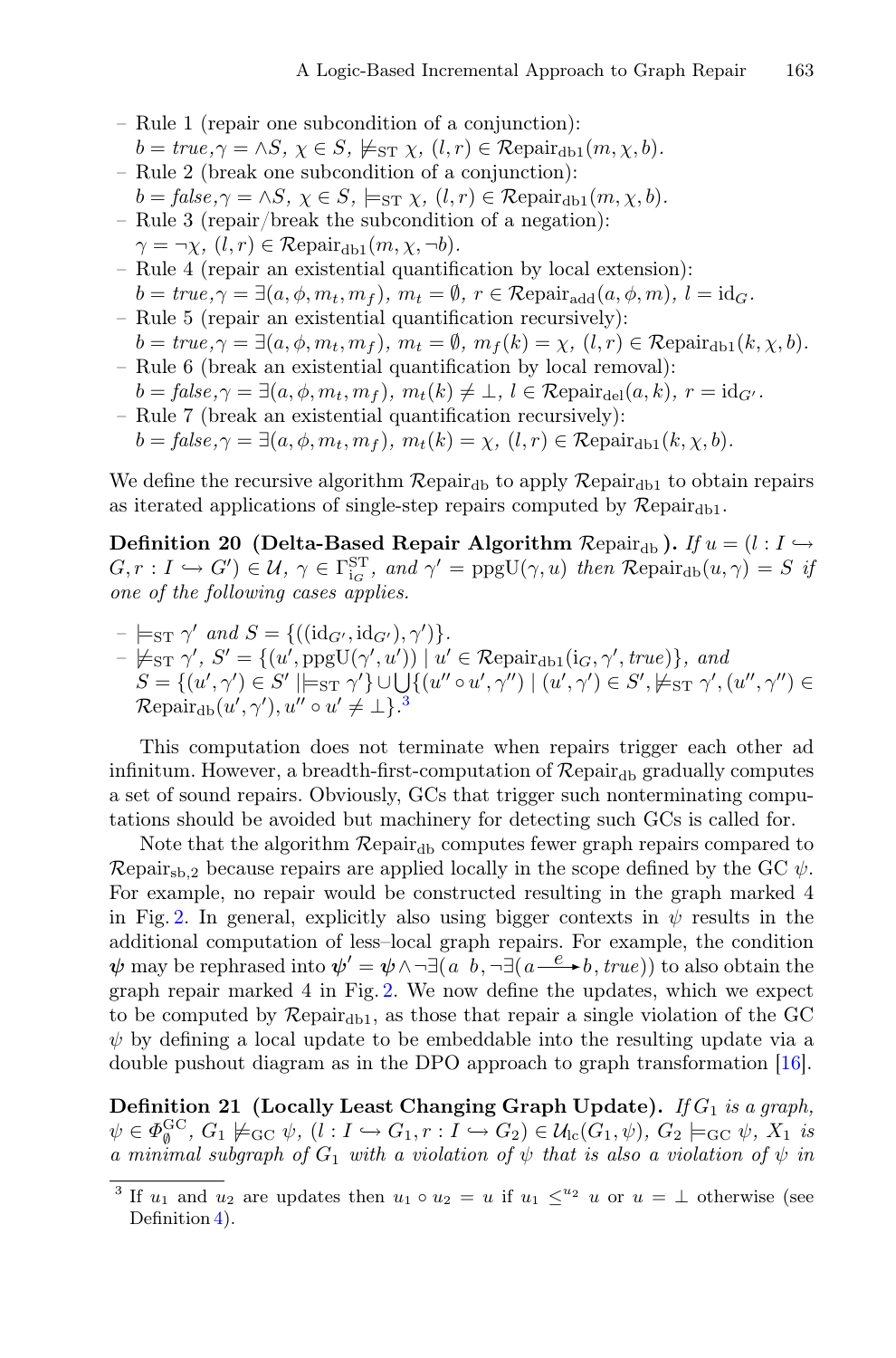G*, and the diagram below exists and the right part of it is a DPO diagram then*  $(l, r)$  *is a* locally least changing graph update.

$$
X_1 \leftrightarrow I' \hookrightarrow X_2
$$
  
\n
$$
\oint_{G_1} \bigcup_{L} \bigcap_{L} \bigcap_{C_2} \bigcap_{L} \bigcap_{L} \bigcap_{L} \bigcap_{L} \bigcap_{L} \bigcap_{L} \bigcap_{L} \bigcap_{L} \bigcap_{L} \bigcap_{L} \bigcap_{L} \bigcap_{L} \bigcap_{L} \bigcap_{L} \bigcap_{L} \bigcap_{L} \bigcap_{L} \bigcap_{L} \bigcap_{L} \bigcap_{L} \bigcap_{L} \bigcap_{L} \bigcap_{L} \bigcap_{L} \bigcap_{L} \bigcap_{L} \bigcap_{L} \bigcap_{L} \bigcap_{L} \bigcap_{L} \bigcap_{L} \bigcap_{L} \bigcap_{L} \bigcap_{L} \bigcap_{L} \bigcap_{L} \bigcap_{L} \bigcap_{L} \bigcap_{L} \bigcap_{L} \bigcap_{L} \bigcap_{L} \bigcap_{L} \bigcap_{L} \bigcap_{L} \bigcap_{L} \bigcap_{L} \bigcap_{L} \bigcap_{L} \bigcap_{L} \bigcap_{L} \bigcap_{L} \bigcap_{L} \bigcap_{L} \bigcap_{L} \bigcap_{L} \bigcap_{L} \bigcap_{L} \bigcap_{L} \bigcap_{L} \bigcap_{L} \bigcap_{L} \bigcap_{L} \bigcap_{L} \bigcap_{L} \bigcap_{L} \bigcap_{L} \bigcap_{L} \bigcap_{L} \bigcap_{L} \bigcap_{L} \bigcap_{L} \bigcap_{L} \bigcap_{L} \bigcap_{L} \bigcap_{L} \bigcap_{L} \bigcap_{L} \bigcap_{L} \bigcap_{L} \bigcap_{L} \bigcap_{L} \bigcap_{L} \bigcap_{L} \bigcap_{L} \bigcap_{L} \bigcap_{L} \bigcap_{L} \bigcap_{L} \bigcap_{L} \bigcap_{L} \bigcap_{L} \bigcap_{L} \bigcap_{L} \bigcap_{L} \bigcap_{L} \bigcap_{L} \bigcap_{L} \bigcap_{L} \bigcap_{L} \bigcap_{L} \bigcap_{L} \bigcap_{L} \bigcap_{L} \bigcap_{L} \bigcap_{L} \bigcap_{L} \bigcap_{L} \bigcap_{L} \bigcap_{L} \bigcap_{L} \bigcap_{L} \bigcap_{L} \bigcap_{L} \bigcap_{L} \bigcap_{L} \bigcap_{L} \bigcap_{L}
$$

 $\mathcal{R}$ epair<sub>db1</sub> indeed generates such locally least changing graph updates because the graph  $X_1$  in this definition corresponds to the  $H_1$  and the  $H_2$  from an ST  $\exists (a : H_1 \hookrightarrow H_2, \phi, m_t, m_f)$  that is subject to Repair<sub>add</sub> and Repair<sub>del</sub>, respectively. For example, for  $\mathcal{R}$ epair<sub>add</sub>, the graph  $H_1$  in the ST determines a subgraph in  $G_1$  that is a violation of the overall consistency condition given by a GC  $\psi$  as its match can not be extended to the graph  $H_2$ .

We now define the locally least changing graph repairs (which are to be computed by  $\mathcal{R}$ epair<sub>db</sub> such as for example the graphs marked 1 and 4 in Fig. [4\)](#page-10-0) as the composition of a sequence of locally least changing updates where precisely the last graph update results in a graph satisfying the GC  $\psi$ .

Definition 22 (Locally Least Changing Graph Repair). *If*  $G_1$  *is a graph*,  $\psi \in \Phi_{\emptyset}^{\text{GC}}, \pi = (l_1 : I_1 \hookrightarrow G_1, r_1 : I_1 \hookrightarrow \bar{G}_2) \dots (l_n : I_n \hookrightarrow \bar{G}_n, r_n : I_n \hookrightarrow \bar{G}_{n+1})$  *is a sequence of locally least changing graph updates,*  $G_1 \in \llbracket \psi \rrbracket$  implies  $n = 0$  and  $l_1 = r_1 = \text{id}_{G_1}, G_i \notin [\![\psi]\!]$  (for each  $2 \leq i \leq n$ ),  $G_{n+1} \in [\![\psi]\!]$ ,  $(l, r)$  is the iterated *composition of the updates in*  $\pi$ , and  $(l, r) \in U(G_1, \psi)$  *is a least changing graph repair then*  $(l, r)$  *is a* locally least changing graph repair.

We now state that our delta-based graph repair algorithm  $\mathcal{R}$ epair<sub>db</sub> returns all desired locally least changing graph repairs upon termination.

Theorem 5 (Functional Semantics of Repair<sub>db</sub>). Repair<sub>db</sub> is sound (i.e., *it generates only locally least changing graph repairs) and complete (upon termination) with respect to locally least changing graph repairs.*

The state-based algorithms Repairsb*,*<sup>1</sup> and Repairsb*,*<sup>2</sup> are inappropriate in environments where numerous updates that may invalidate consistency are applied to a large graph because the procedure of AutoGraph has exponential cost. The incremental delta-based algorithm  $\mathcal{R}$ epair<sub>db</sub> is a viable alternative when additional memory requirements for storing the ST are acceptable. The AutoGraph applications for this algorithm have negligible costs because they may be performed a priori and must only be performed for subconditions of the consistency constraint, which can be assumed to feature reasonably small graphs only.

Finally, a classification of locally least changing repairs is useful for userbased repair selection. Delta preserving repairs defined below represent such a basic class, containing only those repairs that preserve the update resulting in a graph not satisfying GC  $\psi$ , i.e., it may be desirable to avoid repairs that revert additions or deletions of this update. In our example, the repair related to the graph marked 4 in Fig. [4](#page-10-0) is not delta preserving w.r.t. **u** from Fig. [3a](#page-7-0).

Definition 23 (Delta Preserving Graph Repair). *If*  $\psi \in \Phi_{\emptyset}^{\text{GC}}, u_2 = (l_2 : \mathbb{R}^3)$  $I_2 \hookrightarrow G_2, r_2: I_2 \hookrightarrow G_3) \in \mathcal{U}(G_2, \psi)$  *is a graph repair,*  $u_1 = (l_1: I_1 \hookrightarrow G_1, r_1:$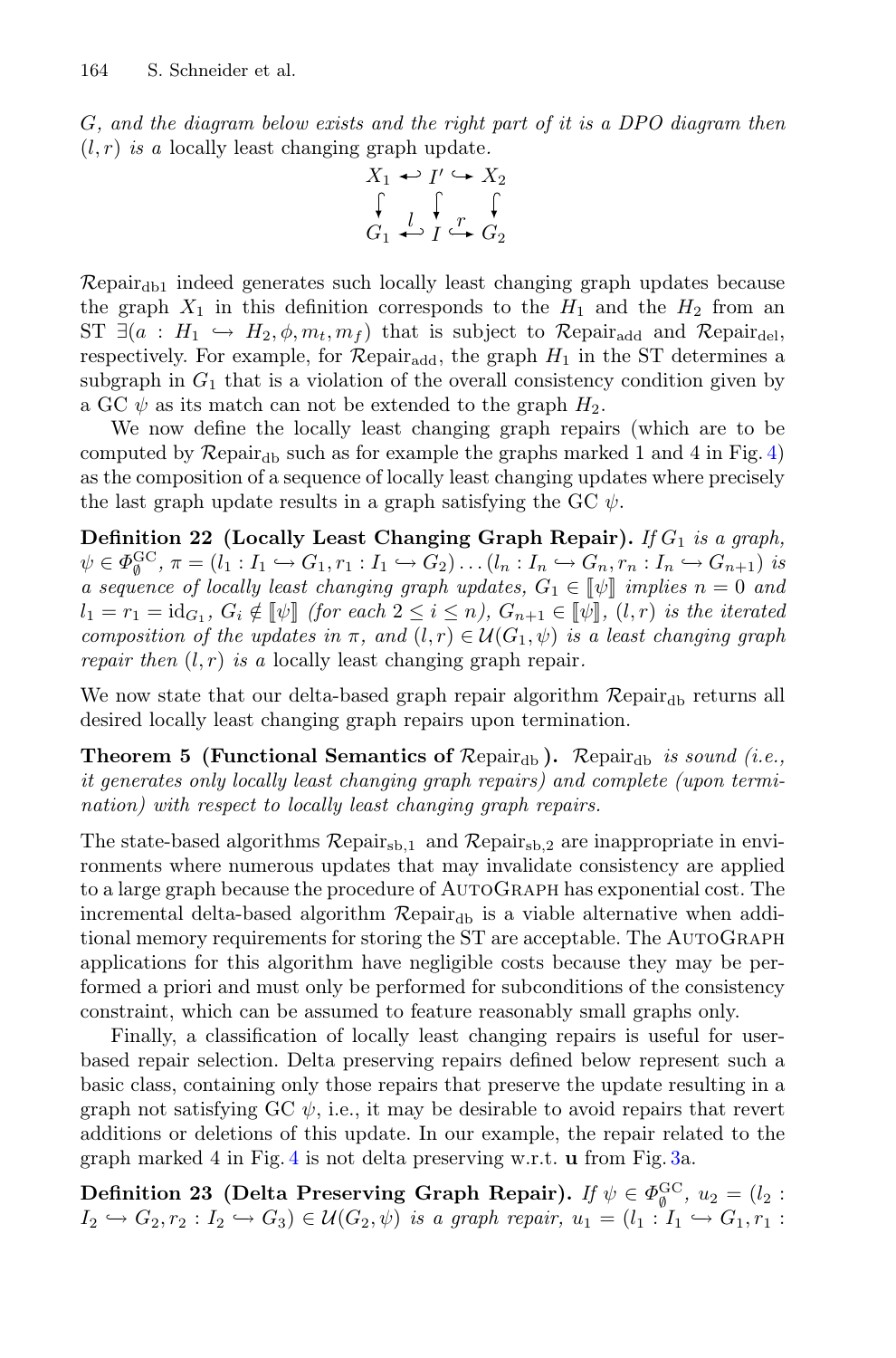$I_1 \hookrightarrow G_2$ ) *is a graph update, and there exists a graph update u such that*  $u_1 <sup>u_2</sup> u$ *then*  $u_2$  *is a* delta preserving graph repair *with respect to*  $u_1$ .

#### <span id="page-14-0"></span>7 Related Work

According to the recent survey on *model repair* [\[12](#page-16-0)], and the corresponding exhaustive classification of primary studies selected in the literature review, published online [\[11\]](#page-16-5), we can see that the amount and wide variety of existing approaches makes a detailed comparison with all of them infeasible.

We consider our approach to be innovative, not only because of the proposed solutions, but because it addresses the issues of *completeness* and *least changing* for incremental graph repair in a precise and formal way. From the survey [\[11,](#page-16-5)[12\]](#page-16-0) we can see that only two other approaches [\[10,](#page-15-5)[19](#page-16-6)] address completeness and least changing, relying also on constraint-solving technology. The main difference with our approach is that they are not incremental. In particular, the work of Schoenboeck et al. [\[19](#page-16-6)] proposes a logic programming approach allowing the exploration of model repair solutions ranked according to some quality criteria, re-establishing conformance of a model with its metamodel. Soundness and completeness of these repair actions is not formally proven. Moreover, the least changing bidirectional model transformation approach of Macedo et al. [\[10\]](#page-15-5) has only a bounded search for repairs, relying on a bounded constraint solver.

Some *recent work* on rule-based *graph repair* [\[9\]](#page-15-6) (not covered by the survey) addresses the least-changing principle by developing so-called maximally preserving (items are preserved whenever possible) repair programs. This state-based approach considers a subset of consistency constraints (up to nesting depth 2) handled by our approach, and is not complete, since it produces repairs including only a minimal amount of deletions. Some other recent rule-based graph repair approach [\[13,](#page-16-7)[20\]](#page-16-8) (also not covered by the survey) proposes so-called change preserving repairs (similar to what we define as delta-preserving). The main difference with our work is that we do not require the user to specify consistencypreserving operations from which repairs are generated, since we derive repairs using constraint solving techniques directly from the consistency constraints.

Finally, there is a variety of work on *incremental evaluation of graph queries* (see e.g.  $[2,4]$  $[2,4]$ ), developed with the aim of efficiently re-evaluating a graph query after an update has been performed. Although not employed with the specific aim of complete and least changing graph repair, this work is related to our newly introduced concept of satisfaction trees, also using specific data structures to record with some detail the set of answers to a given query (as described for graph conditions, for example, also in [\[3](#page-15-9)]). It is part of ongoing work to evaluate how STs can be employed similarly in this field of incremental query evaluation.

#### <span id="page-14-1"></span>8 Conclusion and Future Work

We presented a logic-based incremental approach to graph repair. It is the first approach to graph repair returning a sound and complete overview of least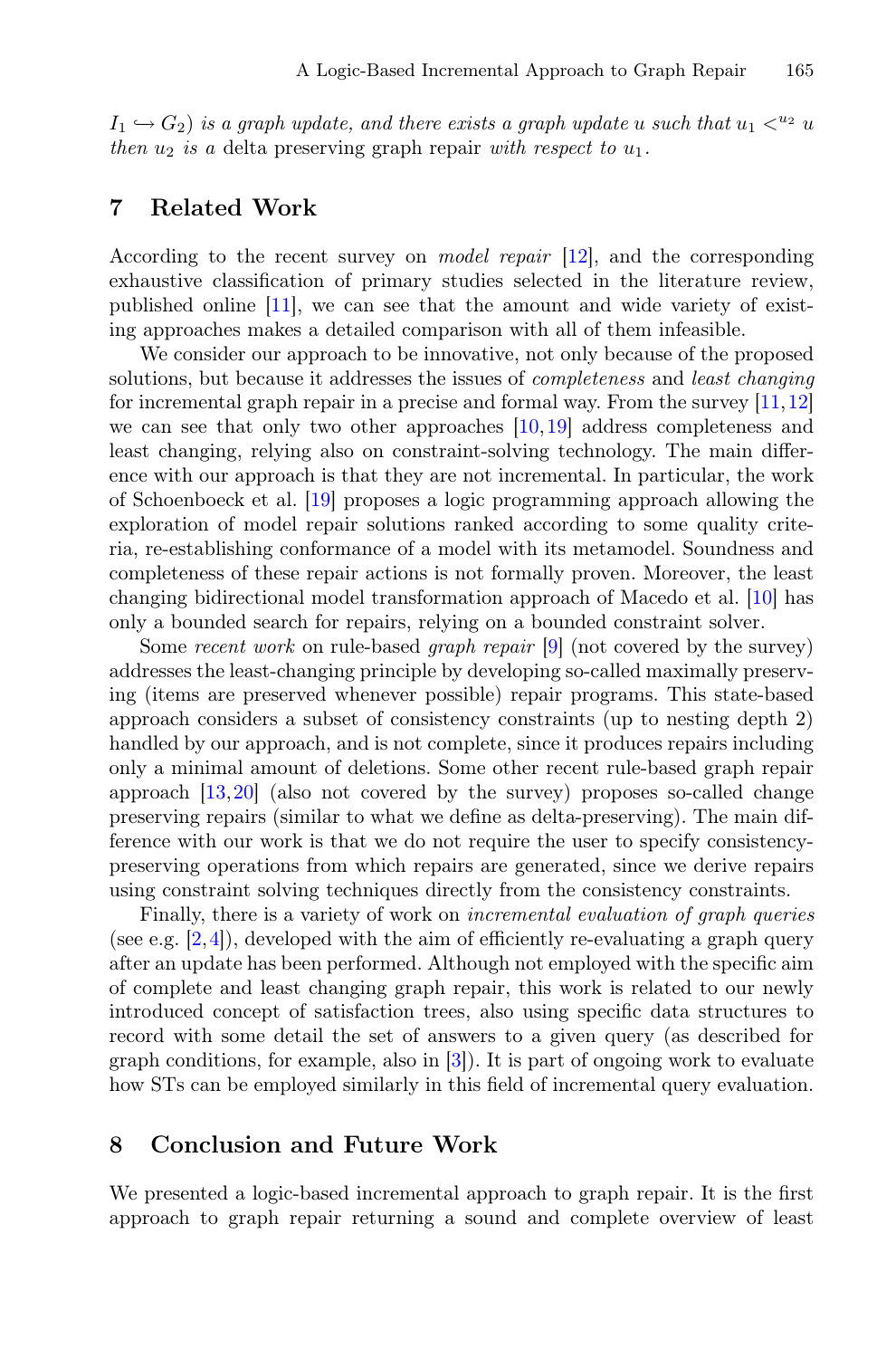changing repairs with respect to graph conditions equivalent to first-order logic on graphs. Technically, it relies on an existing model generation procedure for graph conditions together with the newly introduced concept of satisfaction trees, encoding if and how a graph satisfies a graph condition.

As future work, we aim at supporting partial consistency and gradually improving it. We are confident that we can extend our work to support attributes, since our underlying model generation procedure supports it. Ongoing work is the support of more expressive consistency constraints, allowing path-related properties. Moreover, we are in the process of implementing the algorithms presented here and evaluating them on a variety of case studies. The evaluation also pertains to the overall efficiency (for which we employ techniques for localized pattern matching) and includes a comparison with other approaches for graph repair. Finally, we aim at presenting new and refined properties distinguishing between all possible repairs supporting the implementation of interactive repair selection procedures.

### References

- <span id="page-15-1"></span>1. Angles, R., Gutiérrez, C.: Survey of graph database models. ACM Comput. Surv. 40(1), 1:1–1:39 (2008). <https://doi.org/10.1145/1322432.1322433>
- <span id="page-15-7"></span>2. Bergmann, G., Ökrös, A., Ráth, I., Varró, D., Varró, G.: Incremental pattern matching in the viatra model transformation system. In: GRaMoT, pp. 25–32. ACM (2008). <https://doi.org/10.1145/1402947.1402953>
- <span id="page-15-9"></span>3. Beyhl, T., Blouin, D., Giese, H., Lambers, L.: On the operationalization of graph queries with generalized discrimination networks. In: Echahed, R., Minas, M. (eds.) ICGT 2016. LNCS, vol. 9761, pp. 170–186. Springer, Cham (2016). [https://doi.](https://doi.org/10.1007/978-3-319-40530-8_11) [org/10.1007/978-3-319-40530-8\\_11](https://doi.org/10.1007/978-3-319-40530-8_11)
- <span id="page-15-8"></span>4. Beyhl, T., Giese, H.: Incremental view maintenance for deductive graph databases using generalized discrimination networks. In: GaM@ETAPS, EPTCS, vol. 231, pp. 57–71 (2016). <https://doi.org/10.4204/EPTCS.231.5>
- <span id="page-15-4"></span>5. Courcelle, B.: The expression of graph properties and graph transformations in monadic second-order logic. In: Rozenberg [16], pp. 313–400
- <span id="page-15-0"></span>6. Diskin, Z., König, H., Lawford, M.: Multiple model synchronization with multiary delta lenses. In: Russo, A., Schürr, A. (eds.) FASE 2018. LNCS, vol. 10802, pp. 21–37. Springer, Cham (2018). [https://doi.org/10.1007/978-3-319-89363-1\\_2](https://doi.org/10.1007/978-3-319-89363-1_2)
- <span id="page-15-2"></span>7. Ehrig, H., Ehrig, K., Prange, U., Taentzer, G.: Fundamentals of Algebraic Graph Transformation. Springer, Heidelberg (2006). [https://doi.org/10.1007/3-](https://doi.org/10.1007/3-540-31188-2) [540-31188-2](https://doi.org/10.1007/3-540-31188-2)
- <span id="page-15-3"></span>8. Habel, A., Pennemann, K.: Correctness of high-level transformation systems relative to nested conditions. MSCS 19(2), 245–296 (2009). [https://doi.org/10.1017/](https://doi.org/10.1017/S0960129508007202) [S0960129508007202](https://doi.org/10.1017/S0960129508007202)
- <span id="page-15-6"></span>9. Habel, A., Sandmann, C.: Graph repair by graph programs. In: Mazzara, M., Ober, I., Salaün, G. (eds.) STAF 2018. LNCS, vol. 11176, pp. 431–446. Springer, Cham  $(2018)$ . [https://doi.org/10.1007/978-3-030-04771-9\\_31](https://doi.org/10.1007/978-3-030-04771-9_31)
- <span id="page-15-5"></span>10. Macedo, N., Cunha, A.: Least-change bidirectional model transformation with QVT-R and ATL. Softw. Syst. Model.  $15(3)$ , 783–810 (2016). [https://doi.org/](https://doi.org/10.1007/s10270-014-0437-x) [10.1007/s10270-014-0437-x](https://doi.org/10.1007/s10270-014-0437-x)